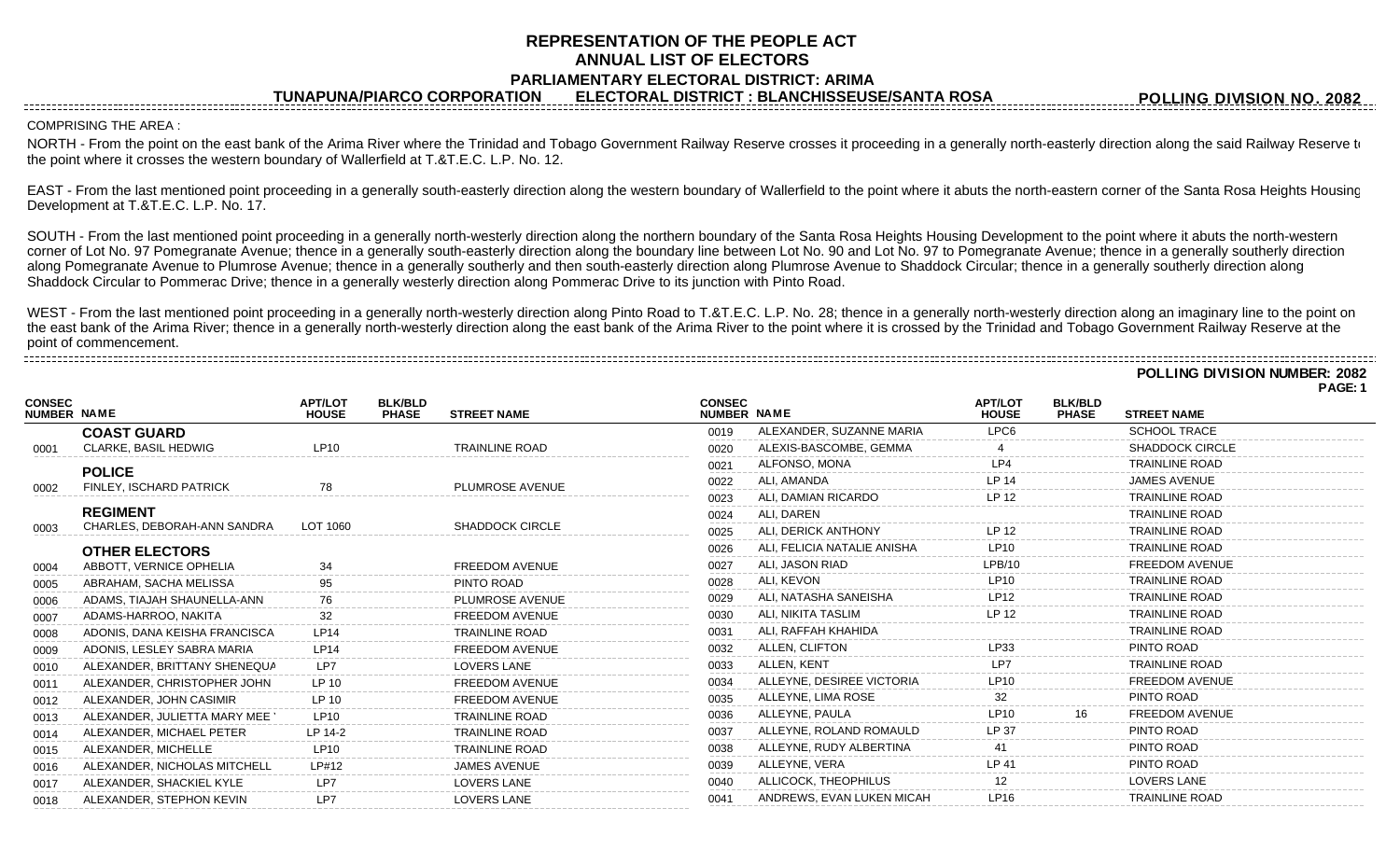| <b>CONSEC</b><br><b>NUMBER NAME</b> |                                | <b>APT/LOT</b><br><b>HOUSE</b> | <b>BLK/BLD</b><br><b>PHASE</b> | <b>STREET NAME</b>    | <b>CONSEC</b><br>NUMBER NAME |                                 | <b>APT/LOT</b><br><b>HOUSE</b> | <b>BLK/BLD</b><br><b>PHASE</b> | <b>STREET NAME</b>        | . AVL.Z |
|-------------------------------------|--------------------------------|--------------------------------|--------------------------------|-----------------------|------------------------------|---------------------------------|--------------------------------|--------------------------------|---------------------------|---------|
| 0042                                | ANDREWS, HORACE IRWIN          | LP16                           |                                | <b>FREEDOM AVENUE</b> | 0086                         | BOODHOO-FIEDTKOU, SINTRA        | LP 7                           |                                | LOVERS LANE               |         |
| 0043                                | ANDREWS, JANELLE CECELIA A     | LP15                           |                                | <b>TRAINLINE ROAD</b> | 0087                         | BOODOO, BHALA                   | LP 10                          |                                | TRAINLINE ROAD            |         |
| 0044                                | ANDREWS, OWEN CHRISTIAN M      | LP 10                          |                                | <b>TRAINLINE ROAD</b> | 0088                         | BOODOO, BOBBY                   | LP10                           |                                | TRAINLINE ROAD            |         |
| 0045                                | ANDREWS, URMRILLA JENNIFER     | LP 16                          |                                | <b>TRAINLINE ROAD</b> | 0089                         | BOODOO, BUDHAI                  | LP10                           |                                | <b>TRAINLINE ROAD</b>     |         |
| 0046                                | ANGOL, ADRIENA ELTINA          | 40                             |                                | FREEDOM AVENUE        | 0090                         | BOODOO, CHANTAL GABRIELLA       | LP 14                          |                                | JAMES AVENUE              |         |
| 0047                                | ANGOL, JENNA ANDRENA           |                                |                                | FREEDOM AVENUE        | 0091                         | BOODOO, DEODATH                 | LP 10                          |                                | <b>TRAINLINE ROAD</b>     |         |
| 0048                                | ANTOINE, CHERRYL CHRISTINE     | #60                            |                                | PLUMROSE AVENUE       | 0092                         | BOODOO, HELEN                   |                                | LP 14                          | JAMES AVENUE              |         |
| 0049                                | ARJOON, AAKASH MICKELL         |                                | LP 27                          | PINTO ROAD            | 0093                         | BOODOO, JULIA SANDRA            |                                | <b>LP10</b>                    | <b>TRAINLINE ROAD</b>     |         |
| 0050                                | ASSEE, DAVID DEMITRIUS MARK    | <b>LP27</b>                    |                                | PINTO ROAD            | 0094                         | BOODOO, LALOO                   |                                |                                | OPP LP14/2 TRAINLINE ROAD |         |
| 0051                                | ASSING, BRITNEY ANTHONIA       | 6                              |                                | LOVERS LANE           | 0095                         | <b>BRUCE, ANTONIO ALISTER</b>   | LP 41                          |                                | ADONAI TERRACE            |         |
| 0052                                | AUGUSTE, PORTIA                | 4                              |                                | POMMERAC DRIVE        | 0096                         | BRUCE, JOEL SYLVESTER           | #42                            |                                | PINTO ROAD                |         |
| 0053                                | AUGUSTINE, ABIGAIL SHILOHA ROS | LOT 1B                         |                                | <b>TRAINLINE ROAD</b> | 0097                         | <b>BRUCE, JOSEPH HUBERT</b>     |                                |                                | <b>TRAINLINE ROAD</b>     |         |
| 0054                                | <b>BAIN, BRIAN ARDEN</b>       | 42                             |                                | PINTO ROAD            | 0098                         | <b>BRUCE, MARIA</b>             |                                |                                | <b>ADONAI TERRACE</b>     |         |
| 0055                                | <b>BAIN, ULRIC REGINALD</b>    | 42                             |                                | PINTO ROAD            | 0099                         | <b>BURGESS, ALLISON GLENIS</b>  | 7C                             |                                | LOVERS LANE               |         |
| 0056                                | BAIN, ULRIC REGINALD JR        | 42                             |                                | PINTO ROAD            | 0100                         | CALDON, ELIJAH JEREMY           | LP <sub>6</sub>                |                                | <b>TRAINLINE ROAD</b>     |         |
| 0057                                | BAIN, ZION ARDEN               | #42                            |                                | <b>ADONAI TERRACE</b> | 0101                         | CALDON, VERONICA LAURA          | LP <sub>6</sub>                |                                | <b>TRAINLINE ROAD</b>     |         |
| 0058                                | BALLOO-STAFFORD, NATALIE S     | #10                            |                                | <b>TRAINLINE ROAD</b> | 0102                         | CARRINGTON, CLYDE ANTHONY JR    | 73                             | LP 22                          | PINTO ROAD                |         |
| 0059                                | BAPTISTE, CLAIRE GISELLE M     | LPC6                           |                                | <b>SCHOOL TRACE</b>   | 0103                         | CASTELLANO-RAMDAN, KAREN ZIT/   | 4                              |                                | POMMERAC DRIVE            |         |
| 0060                                | <b>BAPTISTE, COSMOS</b>        | LP C6                          |                                | <b>TRAINLINE ROAD</b> | 0104                         | CHAITRAM, JOSEPH HUMPHREY       | 16                             |                                | <b>FREEDOM AVENUE</b>     |         |
| 0061                                | BAPTISTE, KEVAUGHN ST CLAIR    | LP C6                          |                                | <b>SCHOOL TRACE</b>   | 0105                         | CHAITRAM, JOSHUA JOSEPH LENN/   | LP 16                          |                                | FREEDOM STREET EXTENSION  |         |
| 0062                                | <b>BAPTISTE, SAMUEL</b>        | 1/4 MM                         |                                | <b>TRAINLINE ROAD</b> | 0106                         | <b>CHARLES, ANTHONY</b>         | 42                             |                                | PINTO ROAD                |         |
| 0063                                | BARRAS, RAE-ANN JAMILA         | 1072                           |                                | PLUMROSE AVENUE       | 0107                         | CHARLES, CALVIN EVERALD         | LOT 36                         | LP 10                          | <b>FREEDOM AVENUE</b>     |         |
| 0064                                | BARRAS, RAECHELL-ANN TAMIKA    | #72                            |                                | PLUMROSE AVENUE       | 0108                         | CHARLES, EION CHARLTON          | 42                             |                                | PINTO ROAD                |         |
| 0065                                | BAYNES, JOHN RYAN              | 62                             |                                | PLUMROSE AVENUE       | 0109                         | CHARLES, GILLIAN                | 42                             |                                | PINTO ROAD                |         |
| 0066                                | BAYNES, KATELYN                | 62                             |                                | PLUMROSE AVENUE       | 0110                         | CHARLES, ISAAC JEROME           |                                | <b>LP53</b>                    | <b>ADONAI TERRACE</b>     |         |
| 0067                                | BELCON, BRENT LIELAN JEROME    | LP 34/2                        |                                | PINTO ROAD            | 0111                         | CHARLES, JOYELLE NICOLE SAFIYA  | 42                             |                                | PINTO ROAD                |         |
| 0068                                | BELFON-ELLIE, MAPHIL NICOLA    | 66                             |                                | PLUMROSE AVENUE       | 0112                         | CHARLES, LESLEY ANN B S         | 42                             |                                | PINTO ROAD                |         |
| 0069                                | BENGOCHEA-LA ROSE, FINTANA     | LP 6                           |                                | <b>TRAINLINE ROAD</b> | 0113                         | CHARLES, LUCY                   | 42                             |                                | PINTO ROAD                |         |
| 0070                                | <b>BENOIT, ANIAH CAMILLE</b>   | LP C6                          |                                | <b>SCHOOL TRACE</b>   | 0114                         | CHARLES, MERJELLA NATALIE       |                                |                                | <b>TRAINLINE ROAD</b>     |         |
| 0071                                | BEREZ, BERNADETTE              | LP32                           |                                | PINTO ROAD            | 0115                         | CHARLES, O'NEAL SAMUEL          | LP B <sub>6</sub>              |                                | <b>TRAINLINE ROAD</b>     |         |
| 0072                                | BERNARD, JENNY ALICIA          | 11                             |                                | <b>LOVERS LANE</b>    | 0116                         | CHARLES, OTHIENO NIKKO MARK     | LP6                            |                                | <b>TRAINLINE ROAD</b>     |         |
| 0073                                | BERNARD, RAWLINS GREGORY       | 41                             |                                | PINTO ROAD            | 0117                         | CHARLES, RACHEL LINDA           | LP <sub>10</sub> C             |                                | FREEDOM AVENUE            |         |
| 0074                                | BERNARD, WILLIS JUSTIN         | LP 34                          |                                | PINTO ROAD            | 0118                         | CHARLES, RALPH                  |                                |                                | PINTO ROAD                |         |
| 0075                                | BERTRAND, LORA SENECA          | <b>LP89</b>                    |                                | PINTO ROAD            | 0119                         | CHARLES, RITA                   | LP6                            |                                | <b>TRAINLINE ROAD</b>     |         |
| 0076                                | BLACK, MADONNA TUESDAY         | 50                             |                                | PINTO ROAD            | 0120                         | CHARLES, SANDRA ANGELA          | LP6                            |                                | <b>TRAINLINE ROAD</b>     |         |
| 0077                                | BLACKMAN, RYAN ERIC ALLAN      |                                |                                | FREEDOM AVENUE        |                              | 0121 CHARLES, VAUGHN JOHN       | LP6                            |                                | TRAINLINE ROAD            |         |
| 0078                                | BLACKMANN, VANESSA KELLY       | LP10                           |                                | FREEDOM AVENUE        | 0122                         | CHARLES ALI, LANA NATALIE       | LP10B                          |                                | <b>TRAINLINE ROAD</b>     |         |
| 0079                                | BOBB, ALISTA ALEXANDER LEONAR  | 1B                             |                                | <b>TRAINLINE ROAD</b> | 0123                         | CHARLES-THOMAS, ONEIKA FELICI/  | LP10                           |                                | <b>TRAINLINE ROAD</b>     |         |
| 0080                                | BOBB-AUGUSTINE, ALANA E L      | LOT <sub>1B</sub>              |                                | <b>TRAINLINE ROAD</b> | 0124                         | CIPRIANI, ADAM MICHAEL          | LP7                            |                                | <b>TRAINLINE ROAD</b>     |         |
| 0081                                | BONEO, IRWIN JONATHAN ARIEL    |                                | <b>BLDG 1EAST</b>              | K.C. HARRY DRIVE      | 0125                         | CIPRIANI, LIZA                  |                                |                                | PINTO ROAD                |         |
| 0082                                | BONEY, GULLIANO EMILLIO MAXIMU | LP14/3                         |                                | <b>TRAINLINE ROAD</b> | 0126                         | CLARKE-HUDLIN, MABEL PATRICIA   | LP C 10                        | 19                             | <b>FREEDOM AVENUE</b>     |         |
| 0083                                | BOODHOO, DEJAR                 | LP14                           |                                | JAMES AVENUE          | 0127                         | <b>CLEMENT, CURTIS REGINALD</b> | 14                             |                                | <b>TRAINLINE ROAD</b>     |         |
| 0084                                | <b>BOODHOO, ETALIA SHELLY</b>  | LP 14/1                        |                                | <b>TRAINLINE ROAD</b> | 0128                         | CLEMENT-PLAZA, BIBIANA V        | LP A6-C6                       |                                | <b>SCHOOL TRACE</b>       |         |
| 0085                                | BOODHOO, SHERRY-ANN            | LP14                           |                                | <b>TRAINLINE ROAD</b> | 0129                         | CONLIFFE, MARLENE DEBBIE        | LP 41                          |                                | <b>ADONAI TERRACE</b>     |         |
|                                     |                                |                                |                                |                       |                              |                                 |                                |                                |                           |         |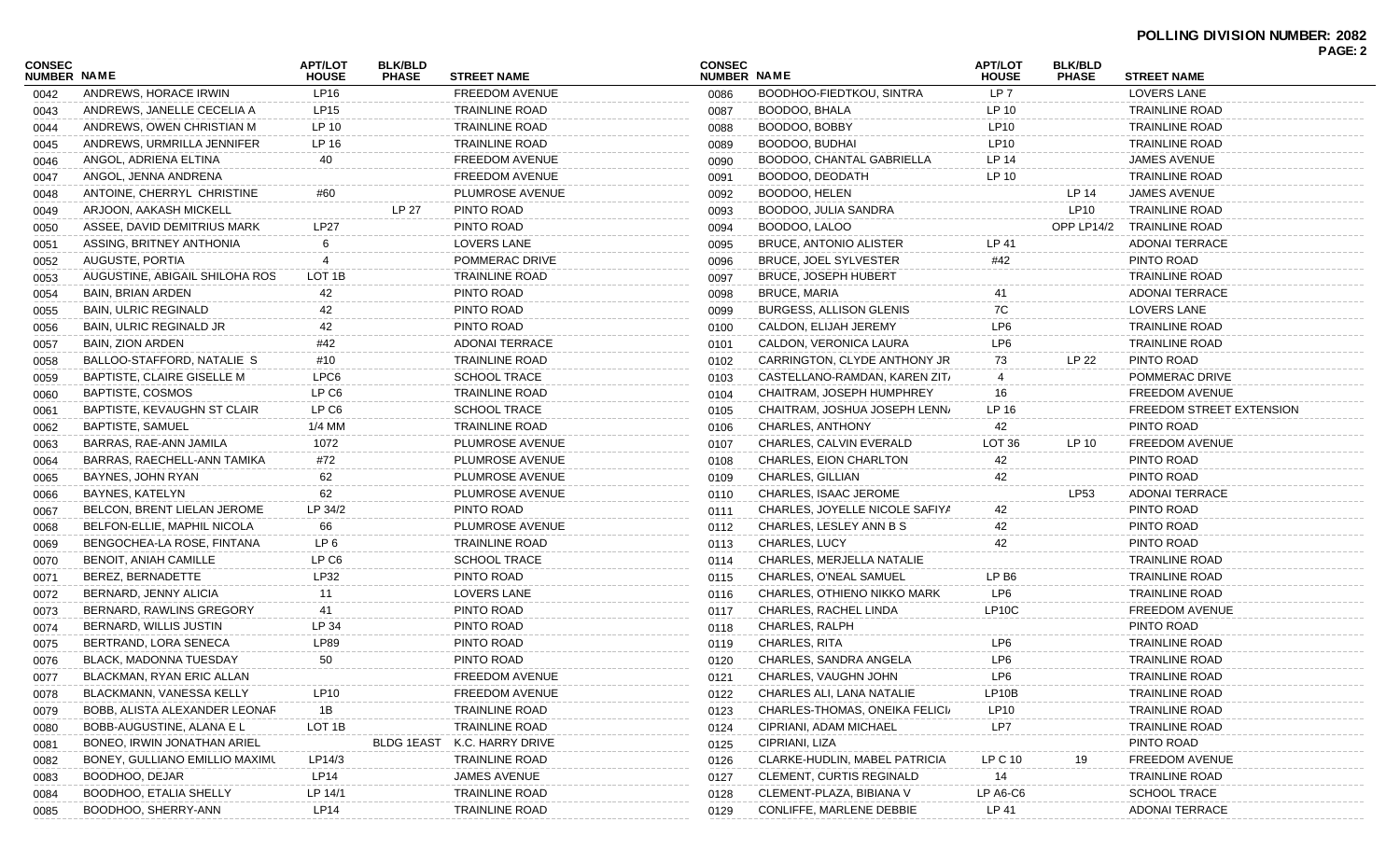|                                     |                              |                                |                                |                       |                              |                                  |                                |                                |                       | <b>FAVE.</b> |
|-------------------------------------|------------------------------|--------------------------------|--------------------------------|-----------------------|------------------------------|----------------------------------|--------------------------------|--------------------------------|-----------------------|--------------|
| <b>CONSEC</b><br><b>NUMBER NAME</b> |                              | <b>APT/LOT</b><br><b>HOUSE</b> | <b>BLK/BLD</b><br><b>PHASE</b> | <b>STREET NAME</b>    | <b>CONSEC</b><br>NUMBER NAME |                                  | <b>APT/LOT</b><br><b>HOUSE</b> | <b>BLK/BLD</b><br><b>PHASE</b> | <b>STREET NAME</b>    |              |
| 0130                                | COOMBS, DAVE SOLOMON         | LP10B                          |                                | FREEDOM AVENUE        | 0174                         | DEDIER, CIPRIN                   | LP 13                          |                                | <b>TRAINLINE ROAD</b> |              |
| 0131                                | COOMBS, JEAN-MICHAEL         | LP10B                          |                                | FREEDOM AVENUE        | 0175                         | DEFOU, ANTHONY SELWYN            | LP10                           |                                | <b>FREEDOM AVENUE</b> |              |
| 0132                                | COOMBS, MARIA YASEEA         | LP10B                          |                                | <b>FREEDOM AVENUE</b> | 0176                         | DEFOU, LUCIEN                    | LP 10C                         |                                | <b>FREEDOM AVENUE</b> |              |
| 0133                                | COOMBS-LEWIS, JULIET         | LP10B                          |                                | <b>FREEDOM AVENUE</b> | 0177                         | DEVEAUX, JOSEPH                  | LP7B                           |                                | TRAINLINE ROAD        |              |
| 0134                                | CORYAT, ANN                  | LP12                           |                                | <b>TRAINLINE ROAD</b> | 0178                         | DOONIE, DARIAN NATHANIEL V       | LP31                           |                                | PINTO ROAD            |              |
| 0135                                | CORYAT, ARNOLD CHARLES       | LP10                           |                                | <b>FREEDOM AVENUE</b> | 0179                         | DOONIE, JOYCE                    | LP50                           |                                | PINTO ROAD            |              |
| 0136                                | CORYAT, CATHERINA CRYSTAL    | LP10                           |                                | <b>FREEDOM AVENUE</b> | 0180                         | DOONIE, VISHNU                   | 50                             |                                | PINTO ROAD            |              |
| 0137                                | CORYAT, DESHA TAKIYYA        | LPB <sub>10</sub>              |                                | <b>FREEDOM AVENUE</b> | 0181                         | DOTTIN, LENORA                   |                                |                                | <b>TRAINLINE ROAD</b> |              |
| 0138                                | CORYAT, DIANNE JANE          | LPB/10                         |                                | <b>FREEDOM AVENUE</b> | 0182                         | DOYLE, BRYAN MICHAEL             | -41                            |                                | PINTO ROAD            |              |
| 0139                                | CORYAT, MAGDALEN             | LP10                           |                                | FREEDOM AVENUE        | 0183                         | DOYLE, CHRISTIANA                | 41                             |                                | PINTO ROAD            |              |
| 0140                                | CORYAT, MARIA                |                                | LP 10                          | <b>FREEDOM AVENUE</b> | 0184                         | DUFEAL, NIELYAH ALANA            | LP 10B                         |                                | <b>TRAINLINE ROAD</b> |              |
| 0141                                | CORYAT, PETAL ANNABELL       | LP10                           |                                | <b>FREEDOM AVENUE</b> | 0185                         | DUNTIN, ROCKIE JUNIOR            | LP7A                           |                                | <b>LOVERS LANE</b>    |              |
| 0142                                | CORYAT, PETRINA ANNALENA     | LP10                           |                                | FREEDOM AVENUE        | 0186                         | DURITY, TERESA                   | LP10                           |                                | <b>TRAINLINE ROAD</b> |              |
| 0143                                | CORYAT, SIMONA               | LPB-10                         |                                | TRAINLINE ROAD        | 0187                         | DYER, ELIZABETH MARGARET         | #41                            |                                | PINTO ROAD            |              |
| 0144                                | CORYAT-LOPEZ, DENISE ALTHEA  | LP10                           |                                | FREEDOM AVENUE        | 0188                         | DYER, KESTON DEVON N             | 41                             |                                | PINTO ROAD            |              |
| 0145                                | CRICHLOW, AALIYAH SHERMIA    | LP34/2                         |                                | ADONAI TERRACE        | 0189                         | EMMANUEL, LARISSA DELISE BENIT   | LP 1A                          |                                | K.C. HARRY DRIVE      |              |
| 0146                                | CRICHLOW, NATALIE NATASHA    | LP41                           |                                | ADONAI TERRACE        | 0190                         | FERDINAND, TRICIA TESSA K J      | #1079                          |                                | PINTO ROAD            |              |
| 0147                                | CROSS, JOANN ELIZABETH       | 76                             |                                | PLUMROSE AVENUE       | 0191                         | FERDINAND, WAYNE JOHNNIE         | LP <sub>10</sub>               |                                | <b>FREEDOM AVENUE</b> |              |
| 0148                                | CROSS-ADAMS, HEATHER ANN DEL | 76                             |                                | PLUMROSE AVENUE       | 0192                         | FERMIN, JOYCE MARIA              | 159                            |                                | JAMES AVENUE          |              |
| 0149                                | D'ANDRADE, JESSE EZEKIEL     | LP61                           |                                | <b>TRAINLINE ROAD</b> | 0193                         | FERMIN, MAKEBA ALICIA            | LP14/3                         |                                | JAMES AVENUE          |              |
| 0150                                | D'ANDRADE, KHADIJAH PEACHES  | 61                             |                                | <b>TRAINLINE ROAD</b> | 0194                         | FERMIN, MARTIN                   |                                |                                | JAMES AVENUE          |              |
| 0151                                | DAMASE, MARY EMELDA          |                                |                                | <b>TRAINLINE ROAD</b> | 0195                         | FERMIN, MELISSA VICTORIA         | LP <sub>14</sub>               |                                | <b>TRAINLINE ROAD</b> |              |
| 0152                                | DANIEL, GARY BRANDON         |                                | LP 10C                         | FREEDOM AVENUE        | 0196                         | FERMIN, THEODORA                 | LP3                            |                                | <b>TRAINLINE ROAD</b> |              |
| 0153                                | DANIEL, JOEL RENWICK         | LP10                           |                                | FREEDOM AVENUE        | 0197                         | FERMIN-DEDIER, SHIRLAN           | LP 13                          |                                | <b>TRAINLINE ROAD</b> |              |
| 0154                                | DANIEL, MARIA                | LP 10                          |                                | <b>TRAINLINE ROAD</b> | 0198                         | FERMIN-RIVERS, ELENA ASHLEY      | 413                            |                                | <b>TRAINLINE ROAD</b> |              |
| 0155                                | DANIEL, NICHOLAS ROGER RUDY  |                                |                                | <b>FREEDOM AVENUE</b> | 0199                         | FERMIN-RIVERS, STEFFON JOEL      | #13                            |                                | <b>TRAINLINE ROAD</b> |              |
| 0156                                | DANIEL, RACHEL MARISA        | LP10C                          |                                | FREEDOM AVENUE        | 0200                         | FIEDTKOU, ROMAIN DENNY           | LP #7                          |                                | <b>LOVERS LANE</b>    |              |
| 0157                                | DASENT, SONIA                | 20                             |                                | FREEDOM AVENUE        | 0201                         | FIGARO, STEPHEN                  | LP6                            |                                | <b>TRAINLINE ROAD</b> |              |
| 0158                                | DE FOU, BARBARA              | LP10                           |                                | <b>TRAINLINE ROAD</b> | 0202                         | FINLEY, MARSLYN                  | 78                             |                                | PLUMROSE AVENUE       |              |
| 0159                                | DE FOU, LAMIE                | LP10                           |                                | FREEDOM AVENUE        | 0203                         | FINLEY, PATRICK                  |                                | 78                             | PLUMROSE AVENUE       |              |
| 0160                                | DE FOUR, AVERNELL AKILHA     |                                | LP 10                          | FREEDOM AVENUE        | 0204                         | FRANCETTE, CHOYE JUSTIN          | LP30                           |                                | PINTO ROAD            |              |
| 0161                                | DE FOUR, FRANCIS             | LP <sub>10</sub>               |                                | <b>TRAINLINE ROAD</b> | 0205                         | FRANCETTE, KATHLEEN EDWINA       | LP30                           |                                | PINTO ROAD            |              |
| 0162                                | DE FOUR, JEAN URSULA         | LP10                           |                                | FREEDOM AVENUE        | 0206                         | FRANCETTE, KERLON BEVON          | LP 30                          |                                | PINTO ROAD            |              |
| 0163                                | DE FOUR-MOSES, JUNNE         | LP <sub>10</sub>               |                                | <b>TRAINLINE ROAD</b> | 0207                         | FRANCETTE, KWESI NICHOLAS        | LP30                           |                                | PINTO ROAD            |              |
| 0164                                | DE FREITAS, DANIELA AMINA    |                                | 8                              | <b>FREEDOM AVENUE</b> | 0208                         | <b>FRANCIS, ISIDORE MITCHELL</b> |                                |                                | TRAINLINE ROAD        |              |
| 0165                                | DE LEON, GENA CARLENE        |                                |                                | TRAINLINE ROAD        | 0209                         | FRANCIS, LYNDON ACKEEL           | LP 19                          |                                | PINTO ROAD            |              |
| 0166                                | DE SILVA, JASON LUCKY        |                                |                                | <b>TRAINLINE ROAD</b> | 0210                         | FRANCIS, TRUDY ANASTASOIS        | #76                            |                                | PLUMROSE AVENUE       |              |
| 0167                                | DE SILVA, ROMAIN VENUS       | LPB6                           |                                | <b>SCHOOL TRACE</b>   | 0211                         | FRANCOIS-THOMAS, VANESSA         | LP 27                          |                                | PINTO ROAD            |              |
| 0168                                | DE SUZE, MARVIN ASHFORD      |                                |                                | PINTO ROAD            | 0212                         | FRASER, ALVIN ASHTON             | LP10                           |                                | <b>FREEDOM AVENUE</b> |              |
| 0169                                | DE SUZE, NATHAN ELISHA       |                                |                                | <b>TRAINLINE ROAD</b> | 0213                         | FRASER, KELVIN MARK              |                                |                                | PINTO ROAD            |              |
| 0170                                | DE SUZE, NATHANIEL TIMOTHY   | #61                            |                                | <b>TRAINLINE ROAD</b> | 0214                         | FUENTES, JAMAUL SOLOMON          | LP 34/2                        |                                | <b>ADONAI TERRACE</b> |              |
| 0171                                | DE SUZE, TERRY ROGER ANTHONY | 32                             |                                | PINTO ROAD            | 0215                         | GARCIA, BETTY-ANN JUDITH         |                                |                                | <b>TRAINLINE ROAD</b> |              |
| 0172                                | DECRANEY, ANDREW             | LP 7B                          |                                | LOVERS LANE           | 0216                         | GARDINER, OWEN KENNETH           |                                |                                | PINTO ROAD            |              |
| 0173                                | DECRANEY, VIRGINIA           | LP 7B                          |                                | <b>TRAINLINE ROAD</b> | 0217                         | GARRAWAY, ANDREA LEXIE           | LP#9                           |                                | <b>ADONAI TERRACE</b> |              |
|                                     |                              |                                |                                |                       |                              |                                  |                                |                                |                       |              |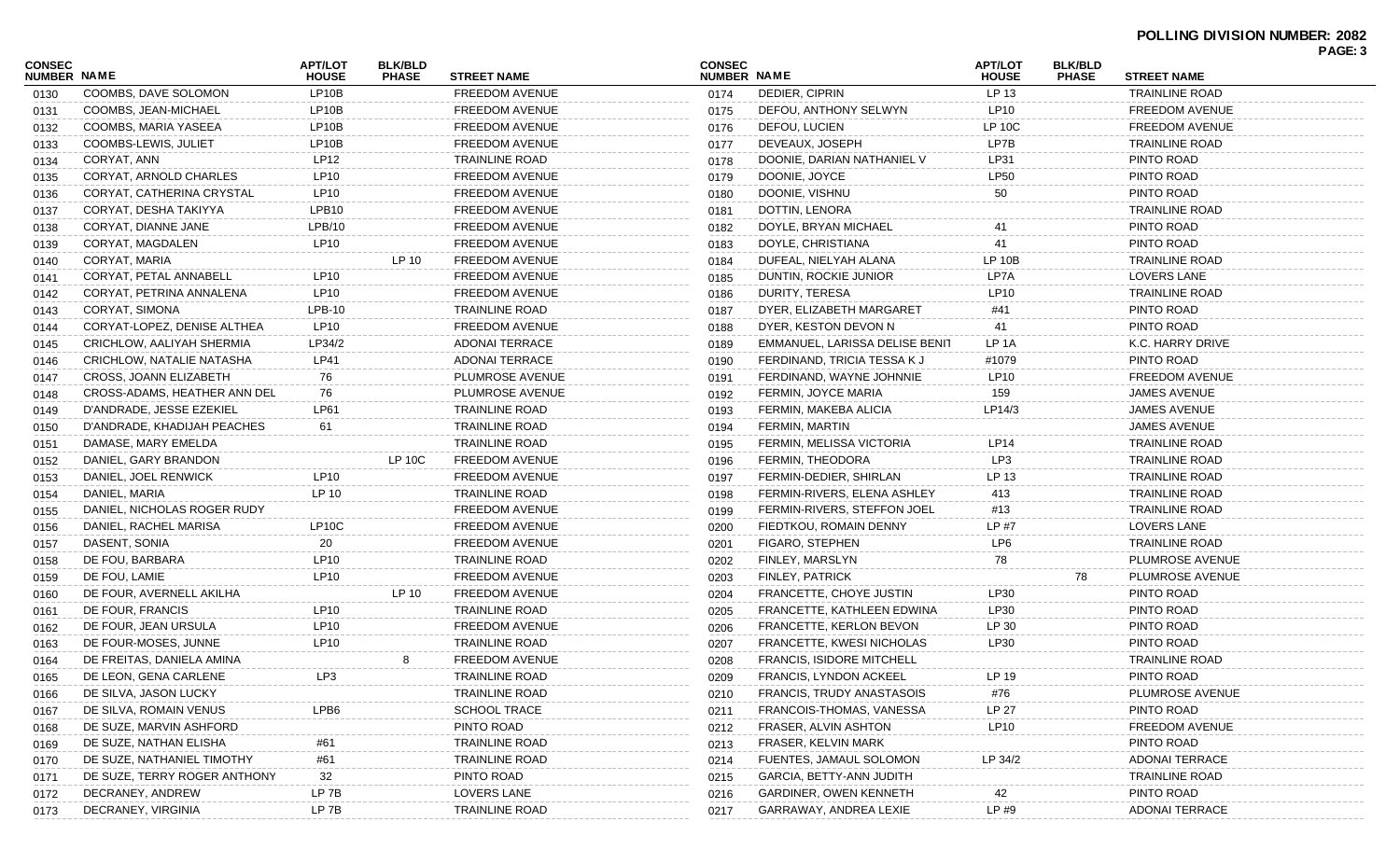| <b>CONSEC</b><br>NUMBER NAME |                                     | <b>APT/LOT</b><br><b>HOUSE</b> | <b>BLK/BLD</b><br><b>PHASE</b> | <b>STREET NAME</b>    | <b>CONSEC</b><br>NUMBER NAME |                                  | <b>APT/LOT</b><br><b>HOUSE</b> | <b>BLK/BLD</b><br><b>PHASE</b> | <b>STREET NAME</b>     |  |
|------------------------------|-------------------------------------|--------------------------------|--------------------------------|-----------------------|------------------------------|----------------------------------|--------------------------------|--------------------------------|------------------------|--|
| 0218                         | <b>GEORGE, ANDEL ADRIAN</b>         |                                | LP 10                          | <b>TRAINLINE ROAD</b> | 0262                         | HILLS, KERSHELL                  | LP 10B                         |                                | <b>FREEDOM AVENUE</b>  |  |
| 0219                         | <b>GEORGE, JOSEPH EMMANUEL C</b>    |                                | 168                            | LOVERS LANE           | 0263                         | HINDS, ALLISON STEPHANIE         |                                |                                | PINTO ROAD             |  |
| 0220                         | GEORGE, TERRI-ANN MEGAR             | <b>LP17</b>                    |                                | LOVERS LANE           | 0264                         | HOSEIN, KENWYN ALI               | 95                             |                                | PINTO ROAD             |  |
| 0221                         | GITTENS, GEORGE                     | LP8                            |                                | <b>TRAINLINE ROAD</b> | 0265                         | <b>HOSEIN, ZAINUL</b>            |                                | LP B6                          | <b>TRAINLINE ROAD</b>  |  |
| 0222                         | <b>GLASGOW, KEISHA VERONICA</b>     | LP10                           |                                | <b>FREEDOM AVENUE</b> | 0266                         | HUDLIN, ALBERT                   | LPC <sub>10</sub>              |                                | <b>FREEDOM AVENUE</b>  |  |
| 0223                         | GOMEZ-MC LEOD, LESLEY-ANN T M       | LP34                           |                                | <b>ADONAI TERRACE</b> | 0267                         | HUGGINS, ALEX NICHOLAS CHARLE    | LP 10                          |                                | <b>JAMES AVENUE</b>    |  |
| 0224                         | GOPAULSINGH, ANGELA ELEANOR         | <b>LP B10</b>                  |                                | <b>JAMES AVENUE</b>   | 0268                         | HUGGINS, JASON JUNIOR            | LP10                           |                                | <b>TRAINLINE ROAD</b>  |  |
| 0225                         | <b>GOPAULSINGH, FRANCIS PETER</b>   | LP10                           |                                | <b>TRAINLINE ROAD</b> | 0269                         | HUGGINS, JOEL STEPHEN            | LP10                           |                                | TRAINLINE ROAD         |  |
| 0226                         | GOPAULSINGH, MARILYN                | LPB <sub>10</sub>              |                                | <b>TRAINLINE ROAD</b> | 0270                         | HULL-CHARLES, HEATHER PEGGY      |                                |                                | FREEDOM AVENUE         |  |
| 0227                         | <b>GOPAULSINGH, NEIL</b>            |                                | LP14/2                         | <b>TRAINLINE ROAD</b> | 0271                         | HUNTE, BRIAN JOSEPH              |                                |                                | POMMERAC DRIVE         |  |
| 0228                         | <b>GOPAULSINGH, PETER HERBERT</b>   | LP10                           |                                | <b>TRAINLINE ROAD</b> | 0272                         | HUNTE, LA VAUGHN JANINE          |                                |                                | POMMERAC DRIVE         |  |
| 0229                         | GOPAULSINGH, SHANE KEVON AAR        | LP14/1                         |                                | <b>TRAINLINE ROAD</b> | 0273                         | HUTCHINSON, SARAH VANESSA        | 7 C                            |                                | <b>LOVERS LANE</b>     |  |
| 0230                         | GORDON, ALWYN JONATHAN              | 3                              |                                | LOVERS LANE           | 0274                         | INNISS, ANTONIO RICARDO          |                                | LP10                           | <b>FREEDOM AVENUE</b>  |  |
| 0231                         | GOULD, ELIZABETH                    | 70                             |                                | PLUMROSE AVENUE       | 0275                         | INNISS, RENALDO MAURICE          | LP10                           |                                | <b>FREEDOM AVENUE</b>  |  |
| 0232                         | <b>GOULD, SHERISSE PATRICIA</b>     | 70                             |                                | PLUMROSE AVENUE       | 0276                         | <b>INNISS, RICARDO DELPHINUS</b> | LP10                           |                                | <b>FREEDOM AVENUE</b>  |  |
| 0233                         | <b>GOULD, SYLVANUS PETER</b>        | 70                             |                                | PLUMROSE AVENUE       | 0277                         | <b>INNISS, ROBERTO KAWANI</b>    | LP 10                          |                                | <b>FREEDOM AVENUE</b>  |  |
| 0234                         | <b>GOULD, TERRENCE PETER</b>        | LOT 70                         |                                | PLUMROSE AVENUE       | 0278                         | ISAAC, BONAVENTURE               | 10A                            |                                | <b>TRAINLINE ROAD</b>  |  |
| 0235                         | <b>GRANT, AKIE KERON CORBIN</b>     | LP 7B                          |                                | LOVERS LANE           | 0279                         | <b>ISAAC, RICARDO BRIAN</b>      | LP <sub>10</sub> A             |                                | <b>TRAINLINE ROAD</b>  |  |
| 0236                         | <b>GRANT, CHANELLE TAMARA</b>       | LP7B                           |                                | LOVERS LANE           | 0280                         | ISAAC, RICHARD AARON DEXTER      | LP <sub>10</sub> A             |                                | <b>TRAINLINE ROAD</b>  |  |
| 0237                         | GRANT, ERIC                         | <b>LP47</b>                    |                                | PINTO ROAD            | 0281                         | <b>ISAAC, TERESA SHEILA</b>      | 10A                            |                                | <b>TRAINLINE ROAD</b>  |  |
| 0238                         | <b>GRANT-DOUGLAS, EASTLYN M</b>     | <b>LP47</b>                    |                                | PINTO ROAD            | 0282                         | ISAAC-ROBINSON, NATALIA C A      | <b>LP 10A</b>                  |                                | <b>TRAINLINE ROAD</b>  |  |
| 0239                         | <b>GREER, ANDRE MARK</b>            | LP3                            |                                | <b>TRAINLINE ROAD</b> | 0283                         | JACKIE. HAKEMU REGINALD R J      | LP C <sub>6</sub>              |                                | <b>TRAINLINE ROAD</b>  |  |
| 0240                         | <b>GREER, ANDY CHRISTOPHER</b>      | LP7                            |                                | LOVERS LANE           | 0284                         | JACKIE, KESTER MARLON            | #30                            |                                | <b>SCHOOL TRACE</b>    |  |
| 0241                         | GREER, ANORA                        | LP7                            |                                | LOVERS LANE           | 0285                         | JACKSON, CLINTON STEPHEN         | LP89                           |                                | PINTO ROAD             |  |
| 0242                         | <b>GREER, DARYL</b>                 |                                |                                | <b>TRAINLINE ROAD</b> | 0286                         | JACQUE, ALANA NKESE FAYOLA       | 1079                           |                                | PINTO ROAD             |  |
| 0243                         | <b>GREER, KAREEM ANDRE</b>          | LP39                           |                                | LOVERS LANE           | 0287                         | JACQUE, ALMARIE AMORYL           | 1079                           |                                | PINTO ROAD             |  |
| 0244                         | GREER, KARINA RYANA                 | #3 LP7                         |                                | LOVERS LANE           | 0288                         | JAGGERNAUTH, BENECIA CANDICE     | 68                             |                                | <b>SHADDOCK CIRCLE</b> |  |
| 0245                         | GREER, KENTRA ANESTA                | 3                              |                                | LOVERS LANE           | 0289                         | JAMERSON, CHINEL SACHA B         | LP 36                          |                                | PINTO ROAD             |  |
| 0246                         | <b>GREER GORDON, KATHLEEN FRAN</b>  | # $3$                          |                                | LOVERS LANE           | 0290                         | JAMERSON, LEONARDO RONALDO       | LP 28                          |                                | PINTO ROAD             |  |
| 0247                         | <b>GREGOIRE, RONALDO JONATHAN I</b> | <b>LP12</b>                    |                                | <b>TRAINLINE ROAD</b> | 0291                         | JAMERSON, MARIA                  | 36                             |                                | PINTO ROAD             |  |
| 0248                         | <b>HECTOR, DEBBIE EMLET</b>         | <b>LP 10C</b>                  |                                | <b>FREEDOM AVENUE</b> | 0292                         | JAMERSON, MARTIN JOEL            |                                | 32                             | PINTO ROAD             |  |
| 0249                         | HENDERSON, ELIZABETH MARIA          | LP 10                          |                                | <b>TRAINLINE ROAD</b> | 0293                         | JAMERSON, NICOLE CYNTHIA         | LP 51                          |                                | PINTO ROAD             |  |
| 0250                         | <b>HENDERSON, PETER</b>             | LPB <sub>10</sub>              |                                | <b>TRAINLINE ROAD</b> | 0294                         | JAMES, FRANCIS                   | $LP10-B$                       |                                | <b>TRAINLINE ROAD</b>  |  |
| 0251                         | HENDERSON, RONALD WINSTON           |                                |                                | <b>TRAINLINE ROAD</b> | 0295                         | JEREMIAH, NATHANAEL JOSEPH       | #14                            |                                | TRAINLINE ROAD         |  |
| 0252                         | HENRY, DAVID RAYMOND                | LP13                           |                                | <b>TRAINLINE ROAD</b> | 0296                         | JOHN, EDEN NATALIA               | 34                             |                                | PLUMROSE AVENUE        |  |
| 0253                         | HENRY, LEARIE DAVE                  |                                |                                | TRAINLINE ROAD        | 0297                         | JOHN, JACQUELINE                 | LP 7                           |                                | TRAINLINE ROAD         |  |
| 0254                         | HENRY, VENCILIA KELLY-ANN           | LP10                           |                                | <b>TRAINLINE ROAD</b> | 0298                         | JOHN, KEISHA CAMILLE             | LP7                            |                                | <b>TRAINLINE ROAD</b>  |  |
| 0255                         | <b>HENRY THOMAS, FRANCISCA</b>      | <b>LP10</b>                    |                                | <b>TRAINLINE ROAD</b> | 0299                         | JOHN, RONALD TRACY               | LP7                            |                                | <b>TRAINLINE ROAD</b>  |  |
| 0256                         | HERNANDEZ, ANISTRA CRYSTAL          | LP7C                           |                                | LOVERS LANE           | 0300                         | JOHN, STEFON ANTHONY             | LP7                            |                                | <b>TRAINLINE ROAD</b>  |  |
| 0257                         | HERNANDEZ, DAMA JASON EDWAR         | 74                             |                                | PLUMROSE AVENUE       | 0301                         | JOHNSON, CARLA                   | LP30                           |                                | PINTO ROAD             |  |
| 0258                         | HERNANDEZ, EDDIE                    | LP100                          |                                | FREEDOM AVENUE        | 0302                         | JOHNSON, HYACINTH                | LP 32                          |                                | PINTO ROAD             |  |
| 0259                         | HERNANDEZ, JOSIAH DANE              | LP 47                          |                                | PINTO ROAD            | 0303                         | JOHNSON, ISHMAEL CLAY            |                                |                                | <b>TRAINLINE ROAD</b>  |  |
| 0260                         | HERNANDEZ, RONNIE DEREK             | <b>LP 70C</b>                  |                                | <b>LOVERS LANE</b>    | 0304                         | JONES, KENNETH EVERALD           | LP7                            |                                | <b>TRAINLINE ROAD</b>  |  |
| 0261                         | HERNANDEZ, WENDELL RAPHAEL          | <b>LP10</b>                    |                                | FREEDOM AVENUE        | 0305                         | JOSEPH, ALLISON STEPHANIE        |                                |                                | <b>LOVERS LANE</b>     |  |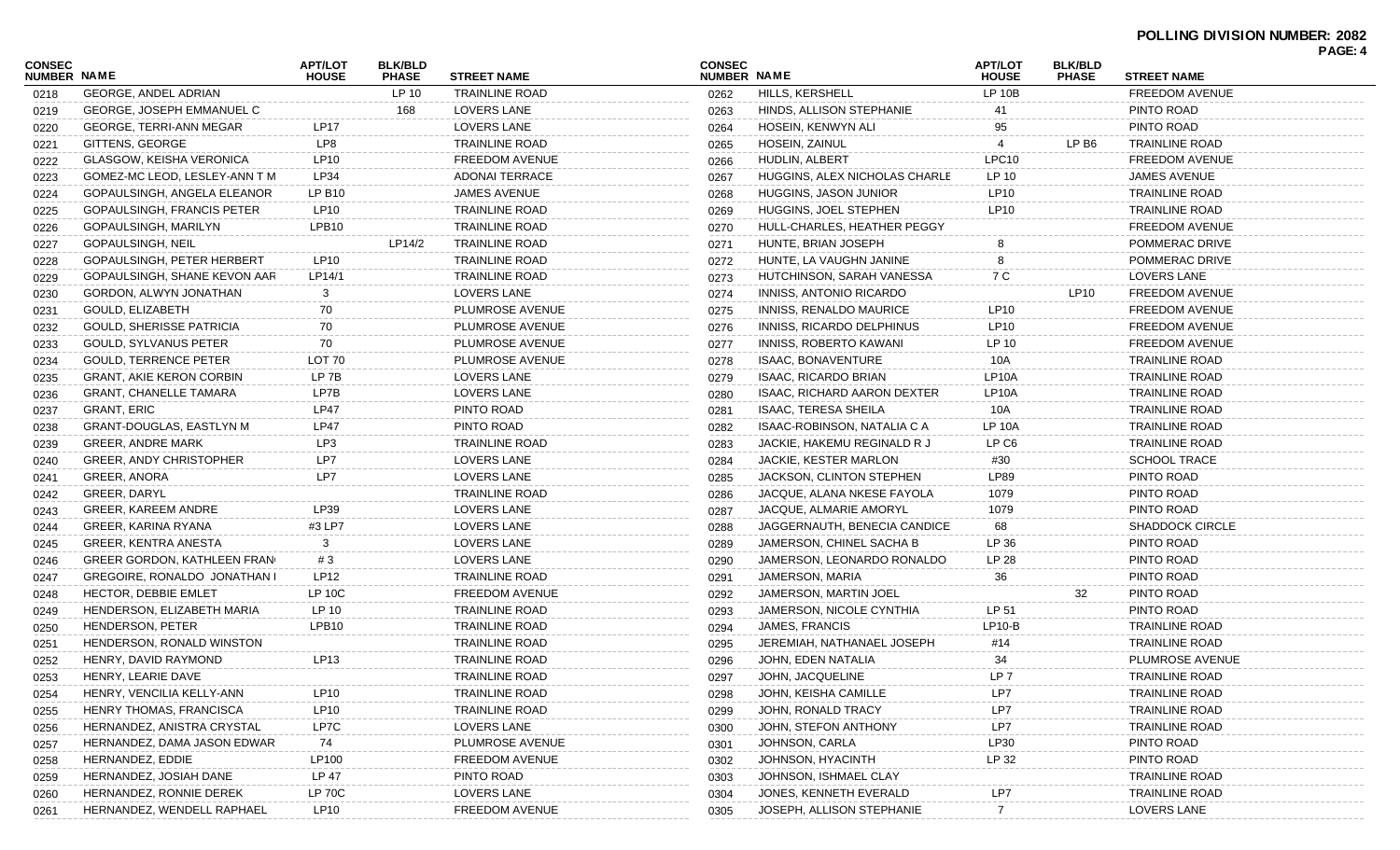| CONSEC<br>NUMBER NAME |                                 | <b>APT/LOT</b><br><b>HOUSE</b> | <b>BLK/BLD</b><br><b>PHASE</b> | <b>STREET NAME</b>       | <b>CONSEC</b><br>NUMBER NAME |                                | <b>APT/LOT</b><br><b>HOUSE</b> | <b>BLK/BLD</b><br><b>PHASE</b> | <b>STREET NAME</b>    | <b>PAGE: 5</b> |
|-----------------------|---------------------------------|--------------------------------|--------------------------------|--------------------------|------------------------------|--------------------------------|--------------------------------|--------------------------------|-----------------------|----------------|
| 0306                  | JOSEPH, AVION SHIRNICA          | LP 10                          |                                | <b>FREEDOM AVENUE</b>    | 0350                         | LONDON, SAMUEL JOSIAH          | 6                              |                                | POMMERAC DRIVE        |                |
| 0307                  | JOSEPH, EDWARD JOHN             | 43                             |                                | PINTO ROAD               | 0351                         | LYONS, CONRAD                  | LPC6                           |                                | <b>TRAINLINE ROAD</b> |                |
| 0308                  | JOSEPH, LISA SHARON NATASHA     | LP30                           |                                | PINTO ROAD               | 0352                         | LYONS, ERNEST OSONDU           | LP <sub>6</sub>                |                                | <b>SCHOOL TRACE</b>   |                |
| 0309                  | JOSEPH, NICHOLAS MICHAEL KEN    | 50                             |                                | PINTO ROAD               | 0353                         | LYONS, LOUIS CHRISTOPHER       |                                |                                | <b>TRAINLINE ROAD</b> |                |
| 0310                  | JOSEPH, ROGER ANTHONY           |                                | <b>LP88</b>                    | <b>TRAINLINE ROAD</b>    | 0354                         | LYONS, MARTIN DESMOND          | LPC6                           |                                | <b>TRAINLINE ROAD</b> |                |
| 0311                  | JOSEPH, ZANIN SOOKRAM           | 60                             |                                | PINTO ROAD               | 0355                         | MAHABIR, DEODATH RICHIE        | <b>LP41</b>                    |                                | PINTO ROAD            |                |
| 0312                  | <b>JULIEN, KERRY MARLON</b>     | 88                             |                                | PLUMROSE AVENUE          | 0356                         | MARTINEZ, ALEXANDRINA          |                                | LP7                            | LOVERS LANE           |                |
| 0313                  | JUMAN, CANDY CLAUDINE           |                                | 36                             | <b>FREEDOM AVENUE</b>    | 0357                         | MARTINEZ, DON DAVID            | LP7C                           |                                | LOVERS LANE           |                |
| 0314                  | JUMAN, CARLA MARIE              | 36                             |                                | <b>TRAINLINE ROAD</b>    | 0358                         | MARTINEZ, ENRIQUE JONATHAN KA  |                                |                                | <b>ADONAI TERRACE</b> |                |
| 0315                  | JUMAN, CARLOS ANTHONY           |                                | 36                             | FREEDOM AVENUE           | 0359                         | MARTINEZ, ERNEST PETER         | LP7C                           |                                | <b>LOVERS LANE</b>    |                |
| 0316                  | <b>JUMAN, MICHAEL</b>           | #36                            |                                | <b>FREEDOM AVENUE</b>    | 0360                         | MARTINEZ, MARVIN RICHARD       | LP7C                           |                                | LOVERS LANE           |                |
| 0317                  | KHAN, CANDICE                   |                                | LP 10                          | <b>FREEDOM AVENUE</b>    | 0361                         | <b>MARTINEZ, PERRY</b>         | LP 34/2                        |                                | <b>ADONAI TERRACE</b> |                |
| 0318                  | KHILLAWAN, CHANMOONIE           | LP10B                          |                                | <b>TRAINLINE ROAD</b>    | 0362                         | MARTINEZ, PETER                |                                |                                | LOVERS LANE           |                |
| 0319                  | KITSON, CHERRY                  | 93                             |                                | PINTO ROAD               | 0363                         | MARTINEZ, RICHARD MARTIN       | 80                             |                                | PLUMROSE AVENUE       |                |
| 0320                  | KITSON, CURTIS KENNETH          | 93                             |                                | PINTO ROAD               | 0364                         | MARTINEZ, STEPHEN              | LP 42                          |                                | PINTO ROAD            |                |
| 0321                  | KITSON, KERWIN CARLYLE          | 93                             |                                | PINTO ROAD               | 0365                         | MATTHEWS, MYRON RENALDO        | LP C <sub>6</sub>              |                                | <b>SCHOOL TRACE</b>   |                |
| 0322                  | KITSON, KEVIN SHAWN             | 93                             |                                | PINTO ROAD               | 0366                         | MC KNIGHT, CAROL               | <b>LP17</b>                    |                                | <b>TRAINLINE ROAD</b> |                |
| 0323                  | LA CROIX, CALLIND MARIA         | LP 14/2                        |                                | <b>JAMES AVENUE</b>      | 0367                         | MC KNIGHT, KYLE JOHN           | <b>LP17</b>                    |                                | <b>TRAINLINE ROAD</b> |                |
| 0324                  | LA CROIX, CALLISTE              | LP10                           |                                | <b>TRAINLINE ROAD</b>    | 0368                         | MC WILLIAMS, DERNELLE JIMMELLE | 90                             |                                | PLUMROSE AVENUE       |                |
| 0325                  | LA CROIX, CAMILLE GISELLE       | <b>LP 10C</b>                  |                                | <b>TRAINLINE ROAD</b>    | 0369                         | MCLEOD, HUBERT                 | LP34                           |                                | <b>ADONAI TERRACE</b> |                |
| 0326                  | LA CROIX, CORNELIUS SHERVON G   | LP 10                          |                                | <b>FREEDOM AVENUE</b>    | 0370                         | MELONEY, KELLYANN NATASHA      | 41                             |                                | <b>ADONAI TERRACE</b> |                |
| 0327                  | LA CROIX, JAMIE JENELLE         | LP 14                          |                                | <b>TRAINLINE ROAD</b>    | 0371                         | <b>MENDES, MARIA AVERNELL</b>  |                                | 36                             | PINTO ROAD            |                |
| 0328                  | LA CROIX, KERNISTER LUKE HOLLIS | LP14/3                         |                                | <b>TRAINLINE ROAD</b>    | 0372                         | MILLET, DEBRA                  | LP 41                          |                                | <b>TRAINLINE ROAD</b> |                |
| 0329                  | LA CROIX, ROSALIND              | LP10                           |                                | <b>TRAINLINE ROAD</b>    | 0373                         | MILLET, STEVE ANTON            | LP 334/2                       | 41                             | PINTO ROAD            |                |
| 0330                  | LA ROSE, RAYMOND CHARLES        | LP 6                           |                                | <b>TRAINLINE ROAD</b>    | 0374                         | MOHAMMED, ACKEEL JOHNATHAN     | LP 10 B                        |                                | <b>FREEDOM AVENUE</b> |                |
| 0331                  | LALTA, HEMRAJ                   | LP29                           |                                | PINTO ROAD               | 0375                         | MOHAMMED, FARRIEL RAIESA       | OPP LP 14/                     |                                | <b>TRAINLINE ROAD</b> |                |
| 0332                  | LAWRENCE, PAULA DIANNE          | LP26                           |                                | PINTO ROAD               | 0376                         | MOHAMMED, ISHMAEL              | LP10                           |                                | <b>TRAINLINE ROAD</b> |                |
| 0333                  | LAYNE, RADIKAR                  | 669                            |                                | PINTO ROAD               | 0377                         | MOHAMMED, POORANDAYE           | LP 110                         |                                | <b>TRAINLINE ROAD</b> |                |
| 0334                  | LEOPOLD, CHÉ RICARDO            | LP 18                          |                                | <b>SCHOOL TRACE</b>      | 0378                         | MOHAMMED, RAMZAM               | LP26                           |                                | PINTO ROAD            |                |
| 0335                  | LEOPOLD, DANIEL NICHOLAS        | 18                             | LP6C                           | <b>SCHOOL TRACE</b>      | 0379                         | MOHAMMED, RASHID               | 110                            |                                | <b>FREEDOM AVENUE</b> |                |
| 0336                  | LEOPOLD, LLOYD RICARDO ANTHO    | #18                            |                                | <b>TRAINLINE ROAD</b>    | 0380                         | MOHAMMED, RASHIDAH             | LP26                           |                                | PINTO ROAD            |                |
| 0337                  | LEOPOLD, MARC-ANTHONY LLOYD     | #18                            |                                | <b>SCHOOL TRACE</b>      | 0381                         | MOHAMMED, ROLAND               | LP10                           |                                | <b>TRAINLINE ROAD</b> |                |
| 0338                  | LEOPOLD, NICHOLASA              | LP <sub>5</sub>                |                                | <b>TRAINLINE ROAD</b>    | 0382                         | MOHAMMED, SAKINA               | LP 26                          |                                | PINTO ROAD            |                |
| 0339                  | LEOPOLD-CLEMENT, NICOLE F G     | LP <sub>5</sub>                |                                | <b>TRAINLINE ROAD</b>    | 0383                         | MOHAMMED, SHANE NATHANIEL      | LP 10B                         |                                | <b>FREEDOM AVENUE</b> |                |
| 0340                  | LEWIS, CAREN BRITNEY            | LP12                           |                                | <b>TRAINLINE ROAD</b>    | 0384                         | MOHAMMED, SOPHIA RAQUEL        | LP 27                          |                                | PINTO ROAD            |                |
| 0341                  | LEWIS, JOVANNA REBECCA KIMBEF   | 16                             |                                | FREEDOM STREET EXTENSION | 0385                         | MOHAMMED, SULTAN               | LP9                            |                                | <b>TRAINLINE ROAD</b> |                |
| 0342                  | LEWIS, NIGEL FRANCIS            | LP 10 B                        |                                | FREEDOM AVENUE           | 0386                         | MOHAMMED, ZOBIDA               | 26                             |                                | PINTO ROAD            |                |
| 0343                  | LEWIS-AARON, ANGEL LATOYA       |                                |                                | <b>TRAINLINE ROAD</b>    | 0387                         | MOHAMMED-RAMDHANIE, WAHEED     | <b>LP 10B</b>                  |                                | <b>FREEDOM AVENUE</b> |                |
| 0344                  | LEWIS-MORIN, SPARKLE KIMBERLY   | LP10B                          |                                | <b>TRAINLINE ROAD</b>    | 0388                         | MONTROSE, KERVIN FRANCIS       | LP 7B                          |                                | <b>TRAINLINE ROAD</b> |                |
| 0345                  | LEZAMA, ANN                     |                                | 68                             | PLUMROSE AVENUE          | 0389                         | MONTROSE, SHELDON MATTHEW      | LP7                            |                                | LOVERS LANE           |                |
| 0346                  | LIVERPOOL, LARISA LEEANN        |                                | 10B                            | <b>FREEDOM AVENUE</b>    | 0390                         | MOSES, AKOLE DONAWIN           | LP 10                          |                                | <b>FREEDOM AVENUE</b> |                |
| 0347                  | LIVERPOOL-HERNANDEZ, KAMALA ,   |                                | LP 10 B                        | <b>TRAINLINE ROAD</b>    | 0391                         | MOTILAL, KAMALDAI              | LP10                           |                                | <b>TRAINLINE ROAD</b> |                |
| 0348                  | LONDON, ARTHUR HEUWITSON ERI    |                                |                                | POMMERAC DRIVE           | 0392                         | MOTTLEY, SAMUEL                | 36                             |                                | PINTO ROAD            |                |
| 0349                  | LONDON, MAURICIA RUFINA         | 6                              |                                | POMMERAC DRIVE           | 0393                         | MURRAY, TIANDRA RECHELLE       | <b>LP41</b>                    |                                | PINTO ROAD            |                |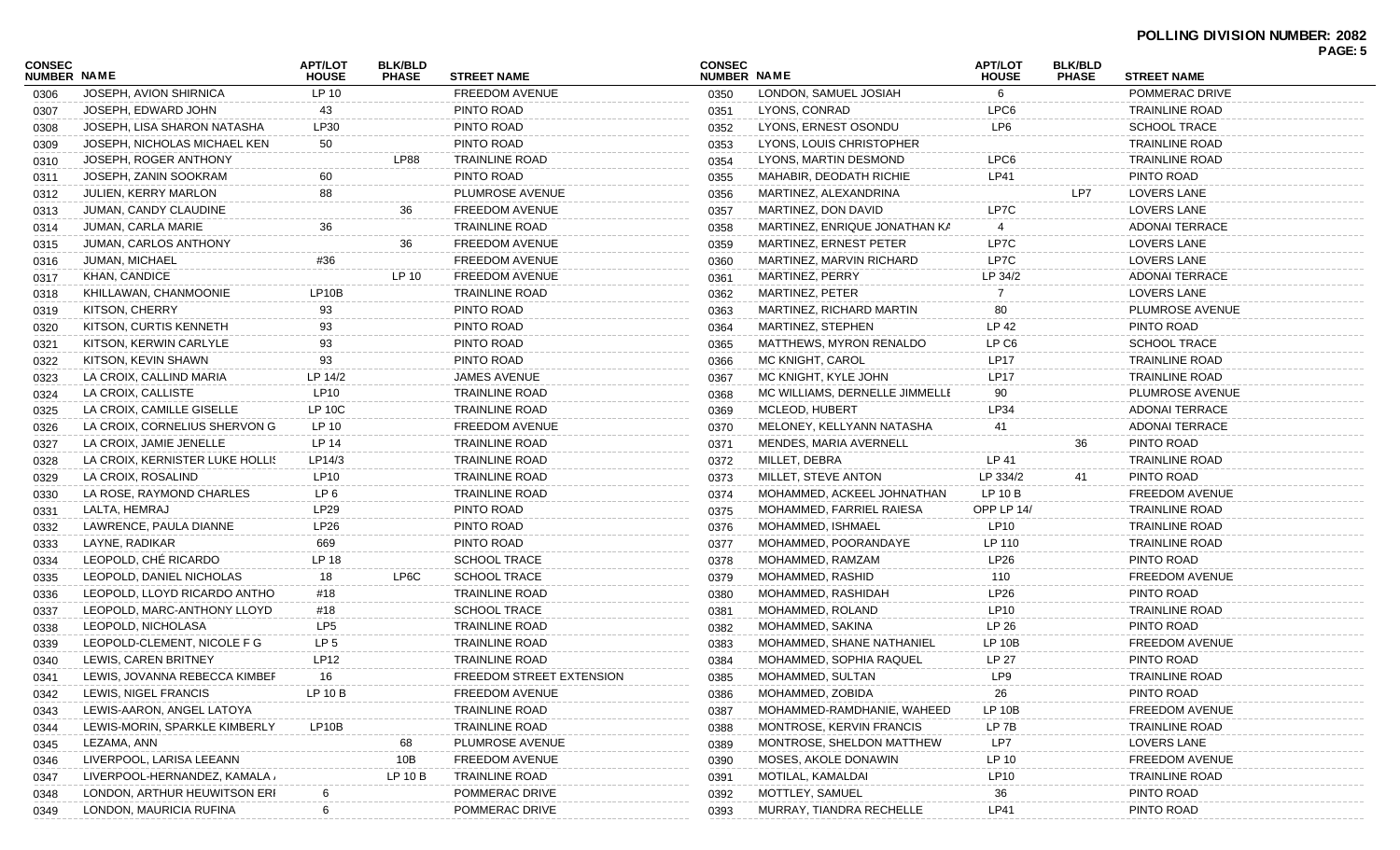## **POLLING DIVISION NUMBER: 2082 PAGE: 6**

|                              |                                |                                |                                |                       |                              |                                 |                         |                                |                       | <b>FAUL.</b> 0 |
|------------------------------|--------------------------------|--------------------------------|--------------------------------|-----------------------|------------------------------|---------------------------------|-------------------------|--------------------------------|-----------------------|----------------|
| CONSEC<br><b>NUMBER NAME</b> |                                | <b>APT/LOT</b><br><b>HOUSE</b> | <b>BLK/BLD</b><br><b>PHASE</b> | <b>STREET NAME</b>    | <b>CONSEC</b><br>NUMBER NAME |                                 | APT/LOT<br><b>HOUSE</b> | <b>BLK/BLD</b><br><b>PHASE</b> | <b>STREET NAME</b>    |                |
| 0394                         | NARINE, ASHTON DANIEL          | 42                             |                                | PINTO ROAD            | 0438                         | POORAN, NIKI SALISHA            |                         | 82                             | PLUMROSE AVENUE       |                |
| 0395                         | NELSON, LEONARD FLORUS         | LP#4                           |                                | TRAINLINE ROAD        | 0439                         | POORAN, NISHARD                 | 82                      |                                | PLUMROSE AVENUE       |                |
| 0396                         | NIPPER, ROBINSON GABRIEL       | 38                             |                                | FREEDOM AVENUE        | 0440                         | POORAN, THERESA KAMINI          | 82                      |                                | PLUMROSE AVENUE       |                |
| 0397                         | NIPPER, VERONICA               | LP10B                          |                                | <b>FREEDOM AVENUE</b> | 0441                         | PRENTICE, TREYMANE JEROME       | LP14/3                  |                                | <b>TRAINLINE ROAD</b> |                |
| 0398                         | NURSE, JOSIAH ANTONIO ELIJAH   | LP32                           |                                | PINTO ROAD            | 0442                         | PROVIDENCE, ALICIA EARLA        | LP 7A                   |                                | LOVERS LANE           |                |
| 0399                         | NURSE, NAOMI LATOYA MARYANNE   | LP 47                          | #41                            | PINTO ROAD            | 0443                         | PROVIDENCE, ALIX JOTHUM ADRIAI  | LP4                     |                                | LOVERS LANE           |                |
| 0400                         | O'CONNOR, ANDRE FITZGERALD     | LP10                           |                                | TRAINLINE ROAD        | 0444                         | PROVIDENCE, CESLYN              | LP7A                    |                                | <b>LOVERS LANE</b>    |                |
| 0401                         | OBASI, KEFIM MBU               | LP31                           |                                | PINTO ROAD            | 0445                         | PROVIDENCE, CHARISSA EARLYN     |                         |                                | <b>LOVERS LANE</b>    |                |
| 0402                         | PACHECO, FIONA PATRICE         | LP7                            |                                | LOVERS LANE           | 0446                         | PROVIDENCE, EARL JEFFERY        | LP7A                    |                                | <b>LOVERS LANE</b>    |                |
| 0403                         | PACHECO, ROSLYN                | LPA7                           |                                | LOVERS LANE           | 0447                         | PROVIDENCE, JOEL JEFFERY        |                         |                                | LOVERS LANE           |                |
| 0404                         | PAMPONETTE, MARKITA ANEESE E   | LP 7                           |                                | <b>TRAINLINE ROAD</b> | 0448                         | PROVIDENCE, KAIA TAMELA         | 40                      |                                | FREEDOM AVENUE        |                |
| 0405                         | PAMPONETTE, MARLON JIM         | LP7                            |                                | TRAINLINE ROAD        | 0449                         | PROVIDENCE, KENNON EARL TRAV    | LP 7A                   |                                | <b>LOVERS LANE</b>    |                |
| 0406                         | PAPONETTE, MELICIA CECILIA     |                                |                                | PINTO ROAD            | 0450                         | <b>PROVIDENCE, KESTON KEWSI</b> | LP7A                    |                                | LOVERS LANE           |                |
| 0407                         | PAUL, BAARITA ANNA             | LP 53                          |                                | <b>TRAINLINE ROAD</b> | 0451                         | PROVIDENCE, LUEANN CANDACE      | 40                      |                                | FREEDOM AVENUE        |                |
| 0408                         | PEREIRA, JOHN                  | 30                             |                                | <b>FREEDOM AVENUE</b> | 0452                         | PROVIDENCE, NICOLAI ELIJAH MAK  | 40                      |                                | FREEDOM AVENUE        |                |
| 0409                         | PEREZ, ANTHONY ARLING          | LP 101B                        |                                | <b>FREEDOM AVENUE</b> | 0453                         | PROVIDENCE, TREVOR STEWART      | LP10                    |                                | FREEDOM AVENUE        |                |
| 0410                         | PETERS, KEVON ALLISTER ELSON   | LP 10B                         |                                | <b>FREEDOM AVENUE</b> | 0454                         | QUINTERO-LEOPOLD, SHARON ANN    | LP6C                    |                                | <b>SCHOOL TRACE</b>   |                |
| 0411                         | PETERSON, ALVA PATRICK         |                                |                                | PINTO ROAD            | 0455                         | RAMADHAR, ANIL ANDY             | LP 32                   |                                | PINTO ROAD            |                |
| 0412                         | PETERSON, AUGUSTUS             | LP 33                          |                                | PINTO ROAD            | 0456                         | RAMADHAR, FRANK                 |                         | LP32                           | PINTO ROAD            |                |
| 0413                         | PETERSON, DON RICKIE           | LP 33                          |                                | PINTO ROAD            | 0457                         | RAMADHAR, JUDE AARON            | LP34                    |                                | PINTO ROAD            |                |
| 0414                         | PETERSON, ROGELIO JUSTIN       | 42                             |                                | PINTO ROAD            | 0458                         | RAMADHAR, OLIVE CHANTAL         |                         | 32                             | PINTO ROAD            |                |
| 0415                         | PHILBERT, ALEXANDER            | 2                              |                                | POMMERAC DRIVE        | 0459                         | RAMADHAR, TERRANCE KENAN        | LP32                    |                                | PINTO ROAD            |                |
| 0416                         | PHILLIP, CRYSTAL ANASTASIA     | LP10                           |                                | <b>FREEDOM AVENUE</b> | 0460                         | RAMADHAR, TIMOTHY ABEL          | LP 32                   |                                | PINTO ROAD            |                |
| 0417                         | PHILLIP, DEXTER                | LP10                           |                                | <b>FREEDOM AVENUE</b> | 0461                         | RAMADHAR, VIRGINIA JENNY        | LP32                    |                                | PINTO ROAD            |                |
| 0418                         | PHILLIP, JEFFORY EDWARDS       | LP14                           |                                | <b>TRAINLINE ROAD</b> | 0462                         | RAMCHARITAR, KRISHNA            | LP10A                   |                                | FREEDOM AVENUE        |                |
| 0419                         | PHILLIP, JENEKA C K            |                                | 10                             | <b>TRAINLINE ROAD</b> | 0463                         | RAMDAN, KASEY RICKISHA          |                         |                                | POMMERAC DRIVE        |                |
| 0420                         | PHILLIP, JENICIA NATALIA GRACE | LP 10                          |                                | FREEDOM AVENUE        | 0464                         | RAMDAN, PEARL CHRISTIANA        |                         |                                | POMMERAC DRIVE        |                |
| 0421                         | PHILLIP, PAULITA KEISHA SIMONA |                                | LP 10                          | <b>FREEDOM AVENUE</b> | 0465                         | RAMDAN, RICARDO MICHAEL DAVIE   |                         |                                | POMMERAC DRIVE        |                |
| 0422                         | PHILLIPS, RAY ANN LOUISA       | 0050                           |                                | PINTO ROAD            | 0466                         | RAMDAN, RICKY                   |                         |                                | POMMERAC DRIVE        |                |
| 0423                         | PIERRE, CORDELL JEFF           |                                | LP 15                          | <b>TRAINLINE ROAD</b> | 0467                         | RAMDEEN, WILFRED                | LP 37                   |                                | PINTO ROAD            |                |
| 0424                         | PIERRE, MARY MONICA            | LP15                           |                                | TRAINLINE ROAD        | 0468                         | RAMDHANIE, DAVID ASHRAM         |                         | LP10B                          | <b>TRAINLINE ROAD</b> |                |
| 0425                         | PIERRE, TERRY                  | <b>LP15</b>                    |                                | TRAINLINE ROAD        | 0469                         | RAMNARINE, AMINA                |                         |                                | FREEDOM AVENUE        |                |
| 0426                         | PIERRE, WENDELL ISSA           | 41                             |                                | PINTO ROAD            | 0470                         | RAMNATH, MIGUEL KAHIM           | LP7                     |                                | LOVERS LANE           |                |
| 0427                         | PILGRIM, INGRID                | 74                             |                                | PLUMROSE AVENUE       | 0471                         | RAMPERSAD, CONCILLIA            | LP10B                   |                                | <b>TRAINLINE ROAD</b> |                |
| 0428                         | PILGRIM, KEISHAUN WESLEY M     | 74                             |                                | PLUMROSE AVENUE       | 0472                         | RAMPERSAD, PREMCHAND            | 41                      |                                | PINTO ROAD            |                |
| 0429                         | PLAZA, DAVID ARNOLD RICHARD    | LPC6                           |                                | TRAINLINE ROAD        | 0473                         | RAMSINGH, DAVID DANESH          | LPA10                   |                                | FREEDOM AVENUE        |                |
| 0430                         | PLAZA, JONATHAN NATHANIEL      |                                | LP C 6                         | <b>SCHOOL TRACE</b>   | 0474                         | RAMSINGH, DOON                  | LP10B                   |                                | <b>TRAINLINE ROAD</b> |                |
| 0431                         | PLAZA, MYA ARIANA JEANIQUE     | LP C6                          |                                | <b>SCHOOL TRACE</b>   | 0475                         | RAMSINGH, KISSOON               | LP <sub>10</sub>        |                                | <b>FREEDOM AVENUE</b> |                |
| 0432                         | PLAZA, SELWYN SEBASTIAN        | LP9C                           |                                | <b>TRAINLINE ROAD</b> | 0476                         | RAMSINGH, MARIA                 | <b>PL10</b>             |                                | FREEDOM AVENUE        |                |
| 0433                         | PLAZA, VICTOR                  | LP A6-C6                       |                                | <b>SCHOOL TRACE</b>   | 0477                         | RAMSINGH, MELISSA               | <b>LP 10A</b>           |                                | <b>FREEDOM AVENUE</b> |                |
| 0434                         | PLAZA, VICTORIA                | LP C 6                         |                                | <b>SCHOOL TRACE</b>   | 0478                         | RAMSINGH, MIRA VANESSA          | <b>LP A10</b>           |                                | <b>FREEDOM AVENUE</b> |                |
| 0435                         | POMPEY, KAY                    | LP 34                          |                                | PINTO ROAD            | 0479                         | RED-HEAD, JEVON SHAQUILLE N     | #20                     |                                | <b>FREEDOM AVENUE</b> |                |
| 0436                         | POMPEY, KURTIS ANDY            | LP34                           |                                | PINTO ROAD            | 0480                         | REDHEAD, KELLEY-ANN CAMILLE     | 41                      |                                | PINTO ROAD            |                |
| 0437                         | POORAN, AZARD MOHAMMED         | 82                             |                                | PLUMROSE AVENUE       | 0481                         | REDHEAD, KESTON ANTHONY         | 41                      |                                | PINTO ROAD            |                |
|                              |                                |                                |                                |                       |                              |                                 |                         |                                |                       |                |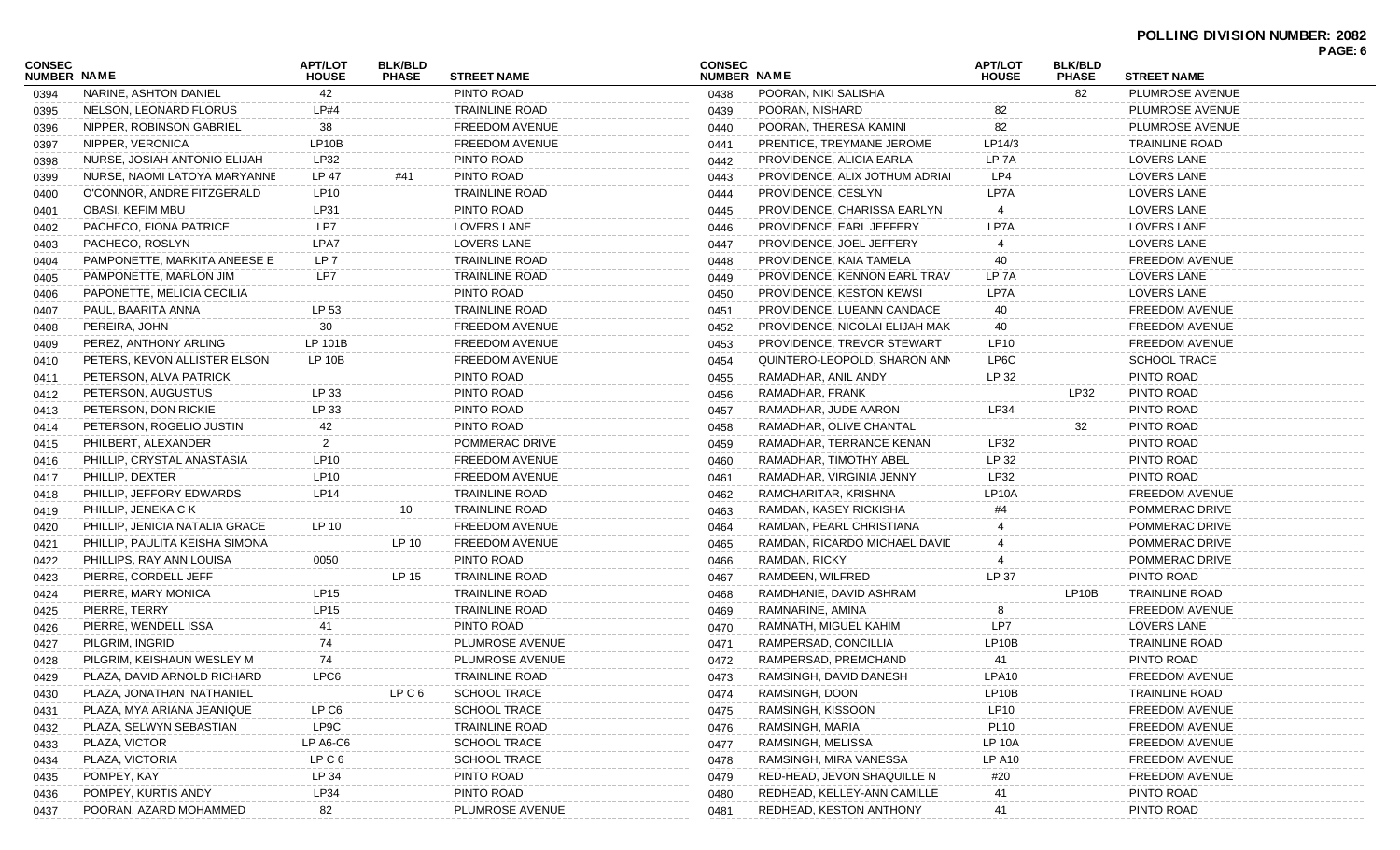|                              |                              |                                |                                |                       |                              |                                |                                |                                |                       | <b>FAGE.</b> 1 |
|------------------------------|------------------------------|--------------------------------|--------------------------------|-----------------------|------------------------------|--------------------------------|--------------------------------|--------------------------------|-----------------------|----------------|
| CONSEC<br><b>NUMBER NAME</b> |                              | <b>APT/LOT</b><br><b>HOUSE</b> | <b>BLK/BLD</b><br><b>PHASE</b> | <b>STREET NAME</b>    | <b>CONSEC</b><br>NUMBER NAME |                                | <b>APT/LOT</b><br><b>HOUSE</b> | <b>BLK/BLD</b><br><b>PHASE</b> | <b>STREET NAME</b>    |                |
| 0482                         | REDHEAD-JONES, ERICA C       |                                |                                | LOVERS LANE           | 0526                         | SIRJOO, LAURA                  | 10B                            |                                | <b>TRAINLINE ROAD</b> |                |
| 0483                         | REECE, ANTHONY ANCIL         | LP 33                          |                                | PINTO ROAD            | 0527                         | SIRJOO, NIKISHA                |                                |                                | <b>JAMES AVENUE</b>   |                |
| 0484                         | REECE, ARNIM                 | LP33                           |                                | PINTO ROAD            | 0528                         | SIRJOO, RANDY                  | 10B                            |                                | <b>TRAINLINE ROAD</b> |                |
| 0485                         | REECE, AUSTIN AUGUSTUS       | LP33                           |                                | PINTO ROAD            | 0529                         | SIRJOO, REYNOLD                | LP <sub>10</sub> B             |                                | TRAINLINE ROAD        |                |
| 0486                         | REECE, DUDLEY AGUILLERA      | LP33                           |                                | PINTO ROAD            | 0530                         | SIRJOO, REYNOLD JUNIOR         | LP10B                          |                                | TRAINLINE ROAD        |                |
| 0487                         | REECE, IONA LUCILLE          | LP33                           |                                | PINTO ROAD            | 0531                         | SOOGRIM, GERRARD               | 101                            |                                | PINTO ROAD            |                |
| 0488                         | REYES, ANDY CHARLES          |                                |                                | <b>TRAINLINE ROAD</b> | 0532                         | SOOGRIM, MARC ANTHONY          | 101                            |                                | PINTO ROAD            |                |
| 0489                         | RICHARDS, DELTINA            | BLDG 1E                        |                                | K.C. HARRY DRIVE      | 0533                         | SPRINGER-DUNTIN, VAUGHNETTE L  | LP3                            |                                | LOVERS LANE           |                |
| 0490                         | RICHARDS, DONALD             |                                | BLDG 1 E                       | K.C. HARRY DRIVE      | 0534                         | ST CLAIR, BETTY-ANN            | LP 32                          |                                | PINTO ROAD            |                |
| 0491                         | RICHARDS-BARRAS, RHONA MARY  | 72                             |                                | PLUMROSE AVENUE       | 0535                         | ST CLAIR, KELVIN               | LP32                           |                                | PINTO ROAD            |                |
| 0492                         | RICHARDSON, AKINS            | LP34/3                         |                                | <b>ADONAI TERRACE</b> | 0536                         | ST CLAIR, ROSALYN              | 41                             |                                | PINTO ROAD            |                |
| 0493                         | ROACH, BENDA JAMES           | 41                             | LP32                           | PINTO ROAD            | 0537                         | STAFFORD, IAN DEXTER           | LP10A                          |                                | TRAINLINE ROAD        |                |
| 0494                         | ROACH, GLENTON               | LP 34                          |                                | PINTO ROAD            | 0538                         | STAFFORD, NIGEL MICHAEL A      | LP10                           |                                | TRAINLINE ROAD        |                |
| 0495                         | ROACH, KEVON GRITHLEY        |                                | 42                             | PINTO ROAD            | 0539                         | STAFFORD, QUINCY LENNOX        | LP10                           |                                | <b>FREEDOM AVENUE</b> |                |
| 0496                         | ROACH, SHANE SHIRLON         | 42                             |                                | PINTO ROAD            | 0540                         | STAFFORD, SHANICECIA RACHEL JI | LP10                           |                                | <b>TRAINLINE ROAD</b> |                |
| 0497                         | ROACH, SHIRLINE              | 42                             |                                | PINTO ROAD            | 0541                         | STAFFORD, WINDLYN              |                                |                                | TRAINLINE ROAD        |                |
| 0498                         | ROACH, TENNEKA SHINIQUA      | 42                             |                                | PINTO ROAD            | 0542                         | STRAKER, CLIVE GEORGE          | LP41                           |                                | PINTO ROAD            |                |
| 0499                         | ROACH-CHADBAND, SENECA KEISH | 42                             |                                | PINTO ROAD            | 0543                         | STRAKER, GARION AARON GARY     | 41                             |                                | PINTO ROAD            |                |
| 0500                         | ROBERTSON, KERLEENA FELISA   | LP #10C                        |                                | <b>FREEDOM AVENUE</b> | 0544                         | STRAKER, KEISHA MELISSA        | 41                             |                                | PINTO ROAD            |                |
| 0501                         | ROBERTSON, KERLISA DELISA    | LP10B                          |                                | <b>FREEDOM AVENUE</b> | 0545                         | STRAKER, KEISHAIL DANIELLA     | #41                            |                                | PINTO ROAD            |                |
| 0502                         | ROBERTSON, MICHAEL ELLIOT    | LP10C                          |                                | <b>TRAINLINE ROAD</b> | 0546                         | STRAKER, KEITH ROSTAN          | LP41                           |                                | PINTO ROAD            |                |
| 0503                         | RODRIGUEZ, KEISHA RAYNICA    | LP 3                           |                                | <b>TRAINLINE ROAD</b> | 0547                         | STRAKER, MALCOLM LUTHER EMM    | 41                             |                                | PINTO ROAD            |                |
| 0504                         | ROGERS, KERVIN               | LP 41                          |                                | PINTO ROAD            | 0548                         | STRAKER, MYRTLE                | LP41                           |                                | PINTO ROAD            |                |
| 0505                         | ROGERS, LEO                  | 41                             |                                | PINTO ROAD            | 0549                         | STRAKER, NICHOLAS CURTIS       | LP41                           |                                | PINTO ROAD            |                |
| 0506                         | ROGERS, LEROY RICHIE         | 41                             |                                | PINTO ROAD            | 0550                         | SUTHERLAND-FINLEY, JEANETTE B  | 78                             |                                | PLUMROSE AVENUE       |                |
| 0507                         | ROGERS, RACHEL ANN           | 41                             |                                | PINTO ROAD            | 0551                         | SYLVESTER, EASTLYN             | LP10                           |                                | <b>FREEDOM AVENUE</b> |                |
| 0508                         | ROMEO, ELIZABETH KEDESHA     |                                | LP 10                          | <b>FREEDOM AVENUE</b> | 0552                         | SYLVESTER, JUNE JOANNA         | LP10                           |                                | <b>FREEDOM AVENUE</b> |                |
| 0509                         | ROMERO, SHARMIN MIRIAM       |                                |                                | <b>TRAINLINE ROAD</b> | 0553                         | TANNIS, JEWEL PSYCHE           | LP10B                          |                                | <b>TRAINLINE ROAD</b> |                |
| 0510                         | ROOPLAL, RADHA               | LPB6                           |                                | <b>TRAINLINE ROAD</b> | 0554                         | TAYLOR, CARMEN JOAN            |                                | #70                            | PLUMROSE AVENUE       |                |
| 0511                         | ROOPLAL, RAJESH BIM          | LPB6                           |                                | <b>TRAINLINE ROAD</b> | 0555                         | TEAGUE, AMANA KARLANA NICOLE   | 88                             |                                | PLUMROSE AVENUE       |                |
| 0512                         | ROOPLAL, RYAN MAHENDRA       | LP B <sub>6</sub>              |                                | <b>SCHOOL TRACE</b>   | 0556                         | TEAGUE, LESLIE-ANN KELVA CHARI | 88                             |                                | PLUMROSE AVENUE       |                |
| 0513                         | ROOPLAL, YATANDREE           | LP B <sub>6</sub>              |                                | <b>TRAINLINE ROAD</b> | 0557                         | TEAGUE, ROXANNE NATASHA KARL   | 88                             |                                | PLUMROSE AVENUE       |                |
| 0514                         | RUSSELL, ANCIL SEAN          | 99                             |                                | PINTO ROAD            | 0558                         | TEAGUE, YVONNE JULIET          | 88                             |                                | PLUMROSE AVENUE       |                |
| 0515                         | RUSSELL, ANTHONY STUART      | 99                             |                                | PINTO ROAD            | 0559                         | TEESDALE, SHIRLEY FLAVIAN      | LP10                           |                                | FREEDOM AVENUE        |                |
| 0516                         | RUSSELL, LU-ANN              | 99                             |                                | PINTO ROAD            | 0560                         | THOMAS, ALICIA HAZEL ANN       | LP55                           |                                | TRAINLINE ROAD        |                |
| 0517                         | SABZALI, RADICA              | <b>LP 27</b>                   |                                | PINTO ROAD            | 0561                         | THOMAS, CINDY CHRISTINE        | LP10                           |                                | TRAINLINE ROAD        |                |
| 0518                         | SCOTT, AGATHA LUCIA          | LP10                           |                                | <b>FREEDOM AVENUE</b> | 0562                         | THOMAS, CLYDE JOHN             | LP10                           |                                | <b>FREEDOM AVENUE</b> |                |
| 0519                         | SCOTT, GODFREY WILFRED       | LP10                           |                                | FREEDOM AVENUE        | 0563                         | THOMAS, DE ANGELO TERRENCE     | LP 14                          |                                | TRAINLINE ROAD        |                |
| 0520                         | SEETAL, JOHN                 | #43                            |                                | PINTO ROAD            | 0564                         | THOMAS, DEBBIE TASHA           | 10                             |                                | <b>FREEDOM AVENUE</b> |                |
| 0521                         | SEETAL, MONICA MARY          | 42                             |                                | PINTO ROAD            | 0565                         | THOMAS, FABIAN KERN C          | LP 10                          |                                | <b>TRAINLINE ROAD</b> |                |
| 0522                         | SIMMONS, COLIN FITZROY       | 2                              |                                | POMMERAC DRIVE        | 0566                         | THOMAS, IRVING FEDELIS         | LP61                           |                                | <b>TRAINLINE ROAD</b> |                |
| 0523                         | SINANAN, BEVERLY             | LP10B                          |                                | <b>FREEDOM AVENUE</b> | 0567                         | THOMAS, IRVING ROCKY           |                                | LP10                           | <b>FREEDOM AVENUE</b> |                |
| 0524                         | SINGH, DANIEL KHYUM          | LP 16.                         |                                | <b>TRAINLINE ROAD</b> | 0568                         | THOMAS, MAKEBA CHRISTINE       | LP 10                          |                                | <b>FREEDOM AVENUE</b> |                |
| 0525                         | SINGH, REIA                  | LP 27                          |                                | PINTO ROAD            | 0569                         | THOMAS, MARISSA KARLA          | LP7                            |                                | FREEDOM AVENUE        |                |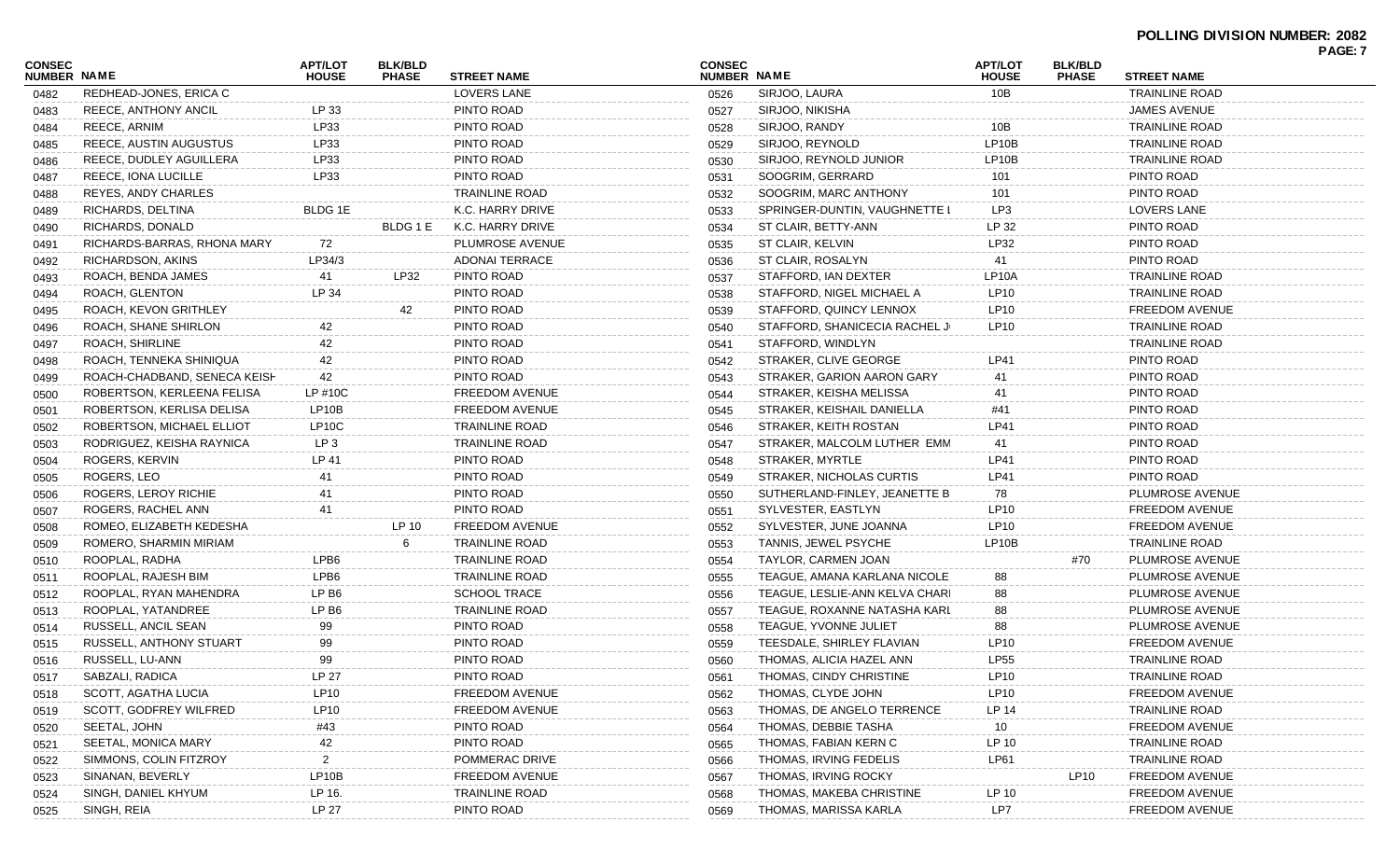| LP10<br>THOMAS, QUINN EDDISON<br>FREEDOM AVENUE<br>0570<br>THOMAS, REGAN RAPHEAL<br>0571<br>FREEDOM AVENUE<br>THOMAS, ROCKY JIM GERARD<br>74<br>PLUMROSE AVENUE<br>0572<br>13<br>THOMAS, ROXANNE JESSICA V<br>FREEDOM AVENUE<br>0573<br>LP10<br>THOMAS, TERRENCE JOSEPH<br>TRAINLINE ROAD<br>0574<br>THOMAS, THADDEUS SAMUEL<br>LP 59<br>PINTO ROAD<br>0575<br>THOMAS, TYRCE SHELDON<br>LP10<br>TRAINLINE ROAD<br>0576<br>THOMAS, VALERIAN<br>LP59<br>PINTO ROAD<br>0577<br>TIMOTHY, CHANTAL NADYA<br>BLDG 1E<br>K.C. HARRY DRIVE<br>0578<br>LP8<br>TIOTIS, OTILIA NELLY ALICIA<br>TRAINLINE ROAD<br>0579<br>VANCE, RIAD SETON IGNATIUS<br>EP B10<br><b>FREEDOM AVENUE</b><br>0580<br>VANCE, RYAN IGNATIUS<br>LP10<br>FREEDOM AVENUE<br>0581<br>VIDALE, BLAIZE<br>LPB6<br>0582<br>TRAINLINE ROAD<br>VIDALE, CLAUDIA CORDELIA<br>LPC6<br>TRAINLINE ROAD<br>0583<br>42<br>VILLAFANA, RONALD ROCKY<br>PINTO ROAD<br>0584<br>VILLAFANA, TRESTON JOHN<br>LP 14/3<br>TRAINLINE ROAD<br>0585<br>VILLAFANA, WILLIS LUCIUS<br>LP10<br>TRAINLINE ROAD<br>0586<br>42<br>VILLAFANA-BENGOCHEA, ELAINE<br>PINTO ROAD<br>0587<br>LP10<br>FREEDOM AVENUE<br>0588<br>VINCENT, NICIE<br>LP 10<br>WAJDAILE, CARLOS<br>FREEDOM AVENUE<br>0589<br>WALLEN, JESSICA STEPHANIE<br>14C<br>TRAINLINE ROAD<br>0590<br>WALTER, AUREA<br># 50<br>PINTO ROAD<br>0591 |  |
|----------------------------------------------------------------------------------------------------------------------------------------------------------------------------------------------------------------------------------------------------------------------------------------------------------------------------------------------------------------------------------------------------------------------------------------------------------------------------------------------------------------------------------------------------------------------------------------------------------------------------------------------------------------------------------------------------------------------------------------------------------------------------------------------------------------------------------------------------------------------------------------------------------------------------------------------------------------------------------------------------------------------------------------------------------------------------------------------------------------------------------------------------------------------------------------------------------------------------------------------------------------------------------------------------------------------------------------|--|
|                                                                                                                                                                                                                                                                                                                                                                                                                                                                                                                                                                                                                                                                                                                                                                                                                                                                                                                                                                                                                                                                                                                                                                                                                                                                                                                                        |  |
|                                                                                                                                                                                                                                                                                                                                                                                                                                                                                                                                                                                                                                                                                                                                                                                                                                                                                                                                                                                                                                                                                                                                                                                                                                                                                                                                        |  |
|                                                                                                                                                                                                                                                                                                                                                                                                                                                                                                                                                                                                                                                                                                                                                                                                                                                                                                                                                                                                                                                                                                                                                                                                                                                                                                                                        |  |
|                                                                                                                                                                                                                                                                                                                                                                                                                                                                                                                                                                                                                                                                                                                                                                                                                                                                                                                                                                                                                                                                                                                                                                                                                                                                                                                                        |  |
|                                                                                                                                                                                                                                                                                                                                                                                                                                                                                                                                                                                                                                                                                                                                                                                                                                                                                                                                                                                                                                                                                                                                                                                                                                                                                                                                        |  |
|                                                                                                                                                                                                                                                                                                                                                                                                                                                                                                                                                                                                                                                                                                                                                                                                                                                                                                                                                                                                                                                                                                                                                                                                                                                                                                                                        |  |
|                                                                                                                                                                                                                                                                                                                                                                                                                                                                                                                                                                                                                                                                                                                                                                                                                                                                                                                                                                                                                                                                                                                                                                                                                                                                                                                                        |  |
|                                                                                                                                                                                                                                                                                                                                                                                                                                                                                                                                                                                                                                                                                                                                                                                                                                                                                                                                                                                                                                                                                                                                                                                                                                                                                                                                        |  |
|                                                                                                                                                                                                                                                                                                                                                                                                                                                                                                                                                                                                                                                                                                                                                                                                                                                                                                                                                                                                                                                                                                                                                                                                                                                                                                                                        |  |
|                                                                                                                                                                                                                                                                                                                                                                                                                                                                                                                                                                                                                                                                                                                                                                                                                                                                                                                                                                                                                                                                                                                                                                                                                                                                                                                                        |  |
|                                                                                                                                                                                                                                                                                                                                                                                                                                                                                                                                                                                                                                                                                                                                                                                                                                                                                                                                                                                                                                                                                                                                                                                                                                                                                                                                        |  |
|                                                                                                                                                                                                                                                                                                                                                                                                                                                                                                                                                                                                                                                                                                                                                                                                                                                                                                                                                                                                                                                                                                                                                                                                                                                                                                                                        |  |
|                                                                                                                                                                                                                                                                                                                                                                                                                                                                                                                                                                                                                                                                                                                                                                                                                                                                                                                                                                                                                                                                                                                                                                                                                                                                                                                                        |  |
|                                                                                                                                                                                                                                                                                                                                                                                                                                                                                                                                                                                                                                                                                                                                                                                                                                                                                                                                                                                                                                                                                                                                                                                                                                                                                                                                        |  |
|                                                                                                                                                                                                                                                                                                                                                                                                                                                                                                                                                                                                                                                                                                                                                                                                                                                                                                                                                                                                                                                                                                                                                                                                                                                                                                                                        |  |
|                                                                                                                                                                                                                                                                                                                                                                                                                                                                                                                                                                                                                                                                                                                                                                                                                                                                                                                                                                                                                                                                                                                                                                                                                                                                                                                                        |  |
|                                                                                                                                                                                                                                                                                                                                                                                                                                                                                                                                                                                                                                                                                                                                                                                                                                                                                                                                                                                                                                                                                                                                                                                                                                                                                                                                        |  |
|                                                                                                                                                                                                                                                                                                                                                                                                                                                                                                                                                                                                                                                                                                                                                                                                                                                                                                                                                                                                                                                                                                                                                                                                                                                                                                                                        |  |
|                                                                                                                                                                                                                                                                                                                                                                                                                                                                                                                                                                                                                                                                                                                                                                                                                                                                                                                                                                                                                                                                                                                                                                                                                                                                                                                                        |  |
|                                                                                                                                                                                                                                                                                                                                                                                                                                                                                                                                                                                                                                                                                                                                                                                                                                                                                                                                                                                                                                                                                                                                                                                                                                                                                                                                        |  |
|                                                                                                                                                                                                                                                                                                                                                                                                                                                                                                                                                                                                                                                                                                                                                                                                                                                                                                                                                                                                                                                                                                                                                                                                                                                                                                                                        |  |
|                                                                                                                                                                                                                                                                                                                                                                                                                                                                                                                                                                                                                                                                                                                                                                                                                                                                                                                                                                                                                                                                                                                                                                                                                                                                                                                                        |  |
| WALTER, KAREEM<br>LP30<br>PINTO ROAD<br>0592                                                                                                                                                                                                                                                                                                                                                                                                                                                                                                                                                                                                                                                                                                                                                                                                                                                                                                                                                                                                                                                                                                                                                                                                                                                                                           |  |
| <b>LP50</b><br>WALTER, SHEVON CHRISTIAN<br>PINTO ROAD<br>0593                                                                                                                                                                                                                                                                                                                                                                                                                                                                                                                                                                                                                                                                                                                                                                                                                                                                                                                                                                                                                                                                                                                                                                                                                                                                          |  |
| WASHINGTON, LATIFA MELISSA<br>LP 36<br>PINTO ROAD<br>0594                                                                                                                                                                                                                                                                                                                                                                                                                                                                                                                                                                                                                                                                                                                                                                                                                                                                                                                                                                                                                                                                                                                                                                                                                                                                              |  |
| LP 36<br>PINTO ROAD<br>0595<br>WASHINGTON, NAOMI                                                                                                                                                                                                                                                                                                                                                                                                                                                                                                                                                                                                                                                                                                                                                                                                                                                                                                                                                                                                                                                                                                                                                                                                                                                                                       |  |
| WASHINGTON, NYRON PATRICK<br>LP 36<br>PINTO ROAD<br>0596                                                                                                                                                                                                                                                                                                                                                                                                                                                                                                                                                                                                                                                                                                                                                                                                                                                                                                                                                                                                                                                                                                                                                                                                                                                                               |  |
| LP 36<br>PINTO ROAD<br>0597<br>WASHINGTON, SHAHKELIA OLIVIA                                                                                                                                                                                                                                                                                                                                                                                                                                                                                                                                                                                                                                                                                                                                                                                                                                                                                                                                                                                                                                                                                                                                                                                                                                                                            |  |
| LP 13<br>WELLS, KRISANN VERNISE V<br>TRAINLINE ROAD<br>0598                                                                                                                                                                                                                                                                                                                                                                                                                                                                                                                                                                                                                                                                                                                                                                                                                                                                                                                                                                                                                                                                                                                                                                                                                                                                            |  |
| LP10B<br>FREEDOM AVENUE<br>0599<br>WESLEY, BAYNRIKA                                                                                                                                                                                                                                                                                                                                                                                                                                                                                                                                                                                                                                                                                                                                                                                                                                                                                                                                                                                                                                                                                                                                                                                                                                                                                    |  |
| LP10<br>TRAINLINE ROAD<br><b>WILLIAMS, ANTIONETTE</b><br>0600                                                                                                                                                                                                                                                                                                                                                                                                                                                                                                                                                                                                                                                                                                                                                                                                                                                                                                                                                                                                                                                                                                                                                                                                                                                                          |  |
| LP 10<br>WILLIAMS, FELIX AUGUSTINE<br>FREEDOM AVENUE<br>0601                                                                                                                                                                                                                                                                                                                                                                                                                                                                                                                                                                                                                                                                                                                                                                                                                                                                                                                                                                                                                                                                                                                                                                                                                                                                           |  |
| WILLIAMS, FLEMING BRYAN BASIL<br>LP #26<br><b>FREEDOM AVENUE</b><br>0602                                                                                                                                                                                                                                                                                                                                                                                                                                                                                                                                                                                                                                                                                                                                                                                                                                                                                                                                                                                                                                                                                                                                                                                                                                                               |  |
| #52<br>FREEDOM AVENUE<br>WILLIAMS, JAMAL AUGUSTUS<br>0603                                                                                                                                                                                                                                                                                                                                                                                                                                                                                                                                                                                                                                                                                                                                                                                                                                                                                                                                                                                                                                                                                                                                                                                                                                                                              |  |
| LP 7 C<br>WILLIAMS, JEVON CHRISTION<br><b>LOVERS LANE</b><br>0604                                                                                                                                                                                                                                                                                                                                                                                                                                                                                                                                                                                                                                                                                                                                                                                                                                                                                                                                                                                                                                                                                                                                                                                                                                                                      |  |
| 26<br>WILLIAMS, JOSHUA ISAAC<br><b>FREEDOM AVENUE</b><br>0605                                                                                                                                                                                                                                                                                                                                                                                                                                                                                                                                                                                                                                                                                                                                                                                                                                                                                                                                                                                                                                                                                                                                                                                                                                                                          |  |
| WILLIAMS, SHALANA JAMILA<br>LP 10<br><b>FREEDOM AVENUE</b><br>52<br>0606                                                                                                                                                                                                                                                                                                                                                                                                                                                                                                                                                                                                                                                                                                                                                                                                                                                                                                                                                                                                                                                                                                                                                                                                                                                               |  |
| <b>WILLIAMS, TONY</b><br>50<br>PINTO ROAD<br>0607                                                                                                                                                                                                                                                                                                                                                                                                                                                                                                                                                                                                                                                                                                                                                                                                                                                                                                                                                                                                                                                                                                                                                                                                                                                                                      |  |
| WILLIAMS, WENDY MARIA<br>LP30<br>PINTO ROAD<br>0608                                                                                                                                                                                                                                                                                                                                                                                                                                                                                                                                                                                                                                                                                                                                                                                                                                                                                                                                                                                                                                                                                                                                                                                                                                                                                    |  |
| WILSON, JINELLE ANDRENA<br>LP10<br>FREEDOM AVENUE<br>0609                                                                                                                                                                                                                                                                                                                                                                                                                                                                                                                                                                                                                                                                                                                                                                                                                                                                                                                                                                                                                                                                                                                                                                                                                                                                              |  |
| WILSON, JUDY<br>FREEDOM AVENUE<br>0610                                                                                                                                                                                                                                                                                                                                                                                                                                                                                                                                                                                                                                                                                                                                                                                                                                                                                                                                                                                                                                                                                                                                                                                                                                                                                                 |  |
| ZEPHYRINE, PATRICIA MYRA<br>97<br>PINTO ROAD<br>0611                                                                                                                                                                                                                                                                                                                                                                                                                                                                                                                                                                                                                                                                                                                                                                                                                                                                                                                                                                                                                                                                                                                                                                                                                                                                                   |  |